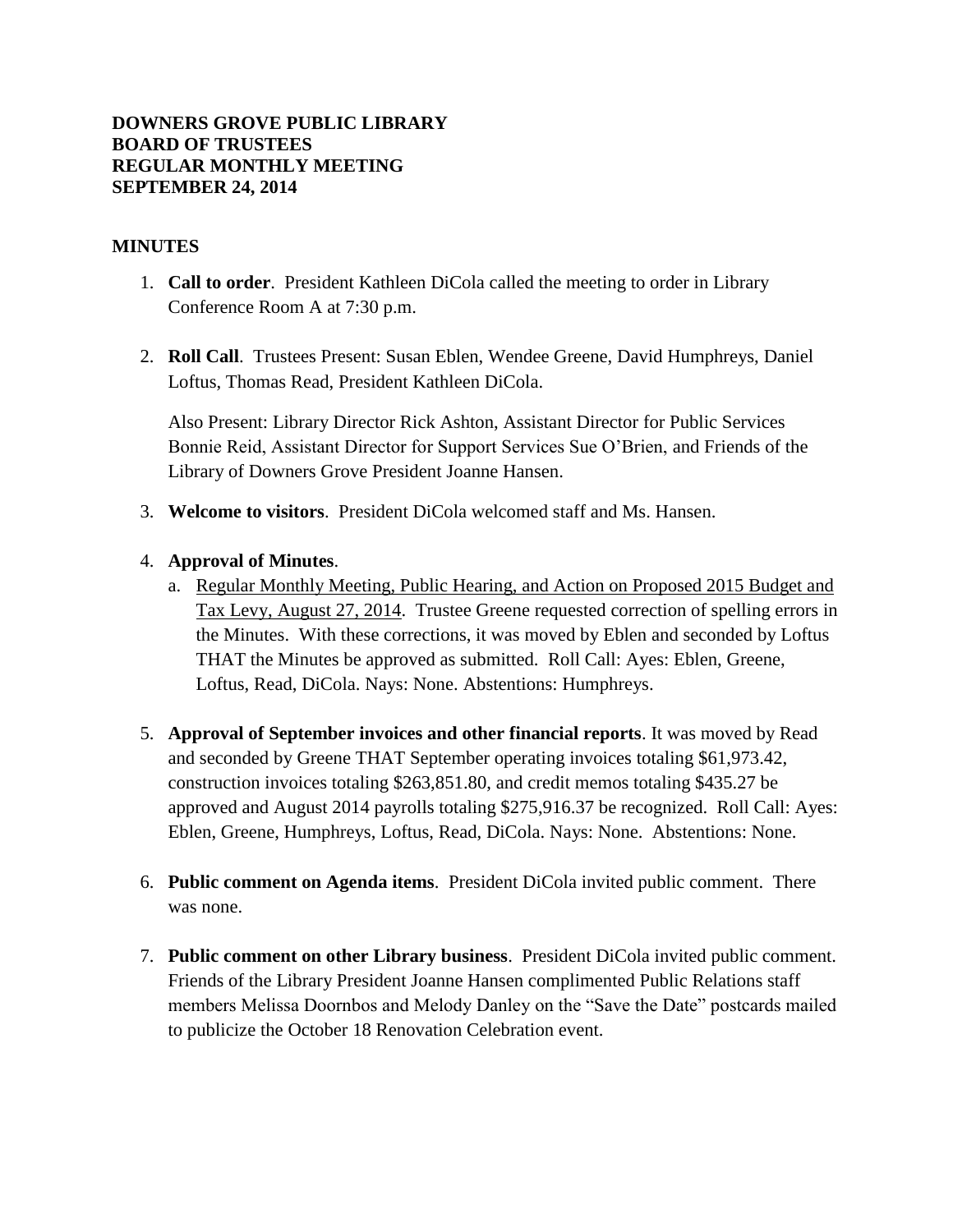## 8. **Unfinished Business**.

- a. Proposed policy on library card expiration. Requested action: approval. The Board briefly discussed the proposed policy change, which will result in the issuance of library cards with no expiration date, to remain valid as long as they are used. It was moved by Humphreys and seconded by Eblen THAT the proposed policy be approved. Roll Call: Ayes: Eblen, Greene, Humphreys, Loftus, Read, DiCola. Nays: None. Abstentions: None.
- b. Illinois Per Capita Grant Application Requirement. Board review of "Serving Our Public 3.0, Standards for Illinois Public Libraries" (2014), Chapter 7, Collection Management and Resource Sharing. The Board discussed the material, noting that the Downers Grove Public Library is in full compliance with all elements of the standards set forth in Chapter 7, and raising the following questions:
	- Does the Library have local collections that could productively be digitized and shared on line?
	- How well does the Library understand and respond to the needs of non-English-speaking constituents?
	- Can local libraries formally coordinate their collection development, so that duplication is reduced and greater collection strength is developed through specialization?
	- Ashton agreed to study these matters and report to the Board.
- c. Illinois Per Capita Grant Application Requirement. Board member participation in Edge Initiative webinar. Requested action: facilitate Board member participation. Trustees Greene and Read volunteered to view the webinar. Ashton agreed to provide them the information needed to accomplish this.
- d. Library building renovation project update. Ashton reported the following:
	- A pre-project meeting to prepare for the replacement of Circulation Workroom flooring is planned for October 7.
	- Yonan Flooring is working on final details for completion of the central staircase.
	- The Mouse Café sign has been installed.
	- Existing acoustical panels have not been successfully cleaned. Another solution is needed.
	- Temporary interior signage will be installed by October 18. Permanent interior signage will be in installed in mid-December. Trustee Read inquired about plans for exterior directional signage.
	- The Library will engage Product Architecture + Design as consultants to assist with several smaller projects, made possible by the financial success of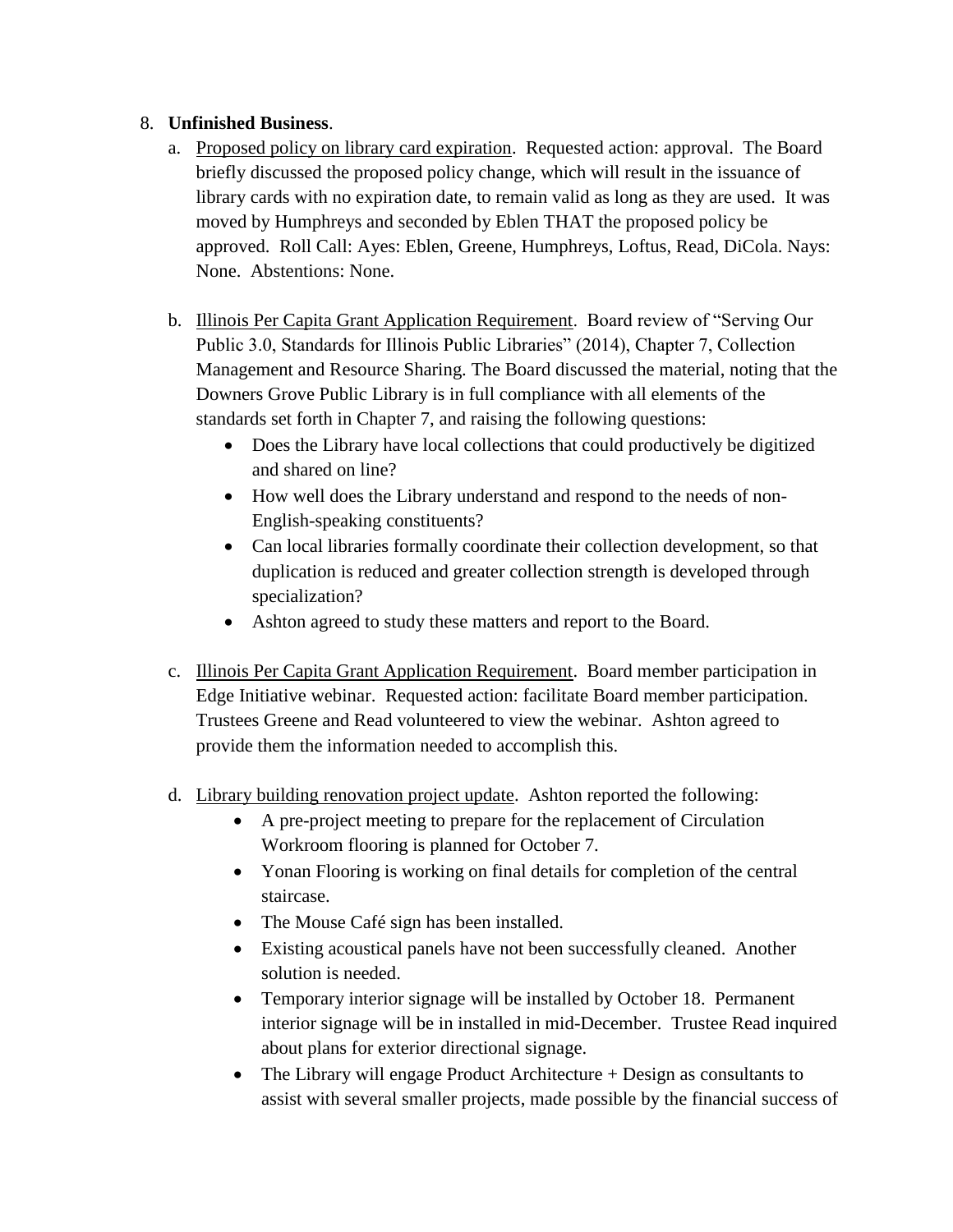the main project. A strategy, budget, and project description will be brought to the Board for approval.

e. Update on plans for October 18 completion celebration. Ashton reported that the kickoff of the event will be a brief dedication ceremony with some public speeches at 10:00 a.m. Trustee Read suggested that the Library solicit letters and messages from the State Librarian and other notables. Ashton agreed.

## 9. **New Business**.

a. Proposed schedule of Library Board meetings for 2015. Requested action: approval. It was moved by Loftus and seconded by Humphreys THAT the proposed schedule be approved. Roll Call: Ayes: Eblen, Greene, Humphreys, Loftus, Read, DiCola.

# 10. **Report of the Director**.

- a. Ashton reported that Library staff members from several departments had represented the Library at all of the Community School District 58 curriculum nights, providing information about the Library and registering people for library cards.
- b. Ashton drew the Board's attention to August circulation figures.
- c. Ashton reported that recent media coverage of the Library's giveaway of surplus used furniture had been active, including an interview on WBBM radio that appears to have been widely heard.

## 11. **Board member comments and requests for information**.

- a. President DiCola reported that a friend had complimented the work of Katelyn Vabalaitis in assisting with purchase of a brick for the Garden Walk.
- b. President DiCola complimented Ashton on his recent Downers Grove Suburban Life column on the Library Media Lab.
- c. Trustee Greene inquired about the possibility of selling memorial brick pavers in the newly paved entryway. Ashton agreed to look into the possibility. Greene also suggested more active promotion of the memorial brick program.
- d. In connection with Ashton's performance evaluation, Trustee Read asked what Ashton would request from the Board.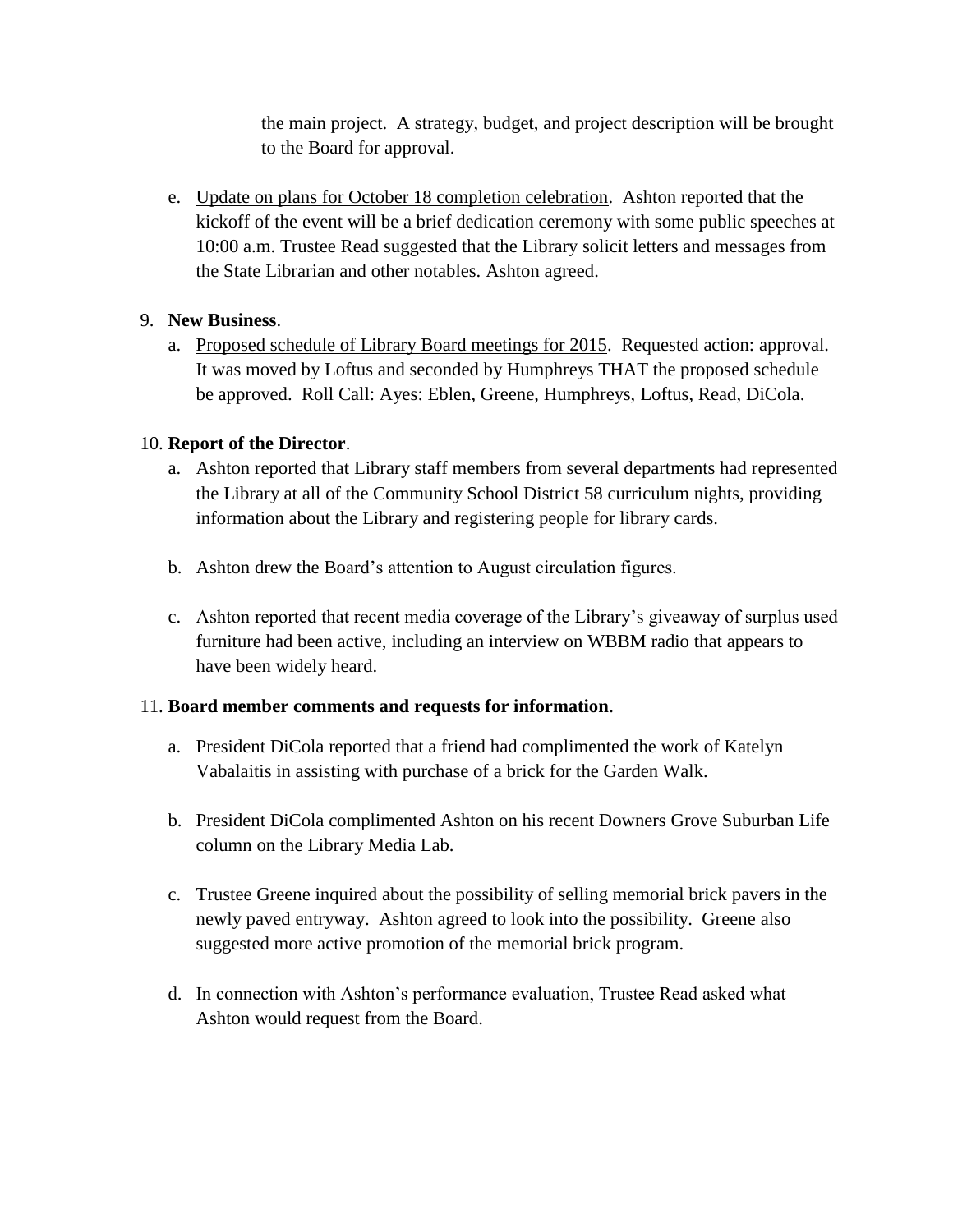- 12. **Executive Session,** as allowed by the Illinois Open Meetings Act, Chapter 5, 120.2, to consider the compensation and performance of a specific employee. The Board met in Executive Session beginning at 8:25 p.m.
- 13. **Reconvening of Public Session**. President DiCola reconvened the Public Session at 9:22 p.m.
- 14. **Action on matters discussed in Executive Session**. It was moved by Humphreys and seconded by Eblen THAT the Board approve a positive performance evaluation for Director Rick Ashton and THAT the Board approve an increase in Ashton's salary to \$129,000 annually, for calendar year 2015. Roll Call: Ayes: Eblen, Greene, Humphreys, Loftus, Read, DiCola. Nays: None. Abstentions: None.
- 15. **Adjournment**. President DiCola adjourned the meeting at 9:25 p.m.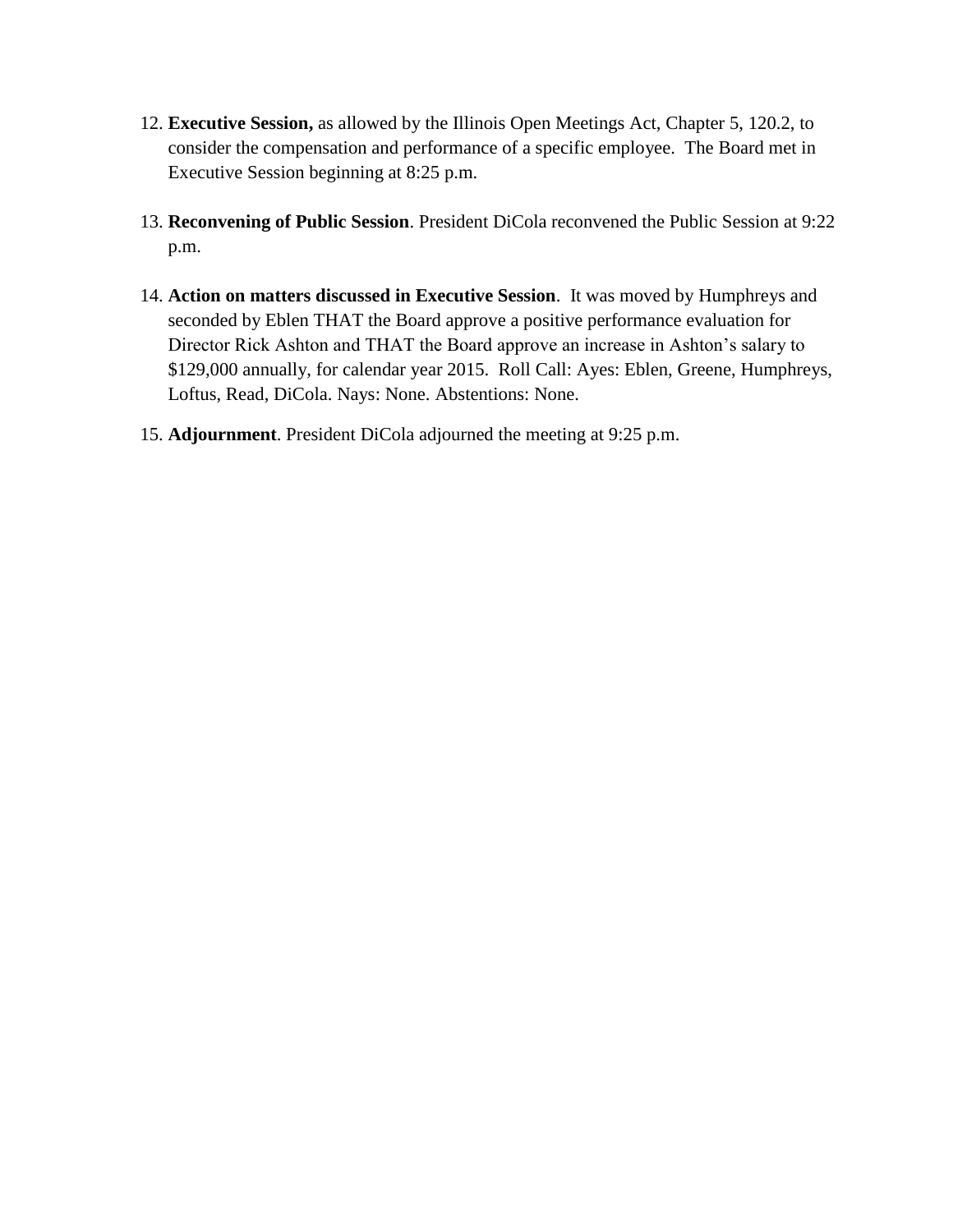## **DOWNERS GROVE PUBLIC LIBRARY BOARD OF TRUSTEES SEPTEMBER 24, 2014**

## **MINUTES OF EXECUTIVE SESSION**

- 1. President DiCola stated that she would entertain a motion to move into a closed session as allowed by the Illinois Open Meetings Act, Chapter 5, 120.2, to consider the compensation and performance of a specific employee.
- 2. It was moved by Loftus and seconded by Greene TO MOVE into a closed session as allowed by the Illinois Open Meetings Act, Chapter 5, 120.2, to consider the compensation and performance of a specific employee. Roll Call: Ayes: Eblen, Greene, Humphreys, Loftus, Read, DiCola. Nays: None. Abstentions: None. Motion carried.
- 3. President DiCola announced that the closed session began at 8:25 p.m.
- 4. Roll Call for the closed session: Trustees present: Eblen, Greene, Humphreys, Loftus, Read, DiCola. Absent: None.
- 5. The Board discussed the permitted topic.
- 6. It was moved by Eblen and seconded by Loftus TO END the closed session and reconvene the public meeting. Roll Call: Ayes: Eblen, Greene, Humphreys, Loftus, Read, DiCola. Nays: None. Abstentions: None. Motion carried.
- 7. President DiCola reconvened the regular meeting in open session at 9:25p.m.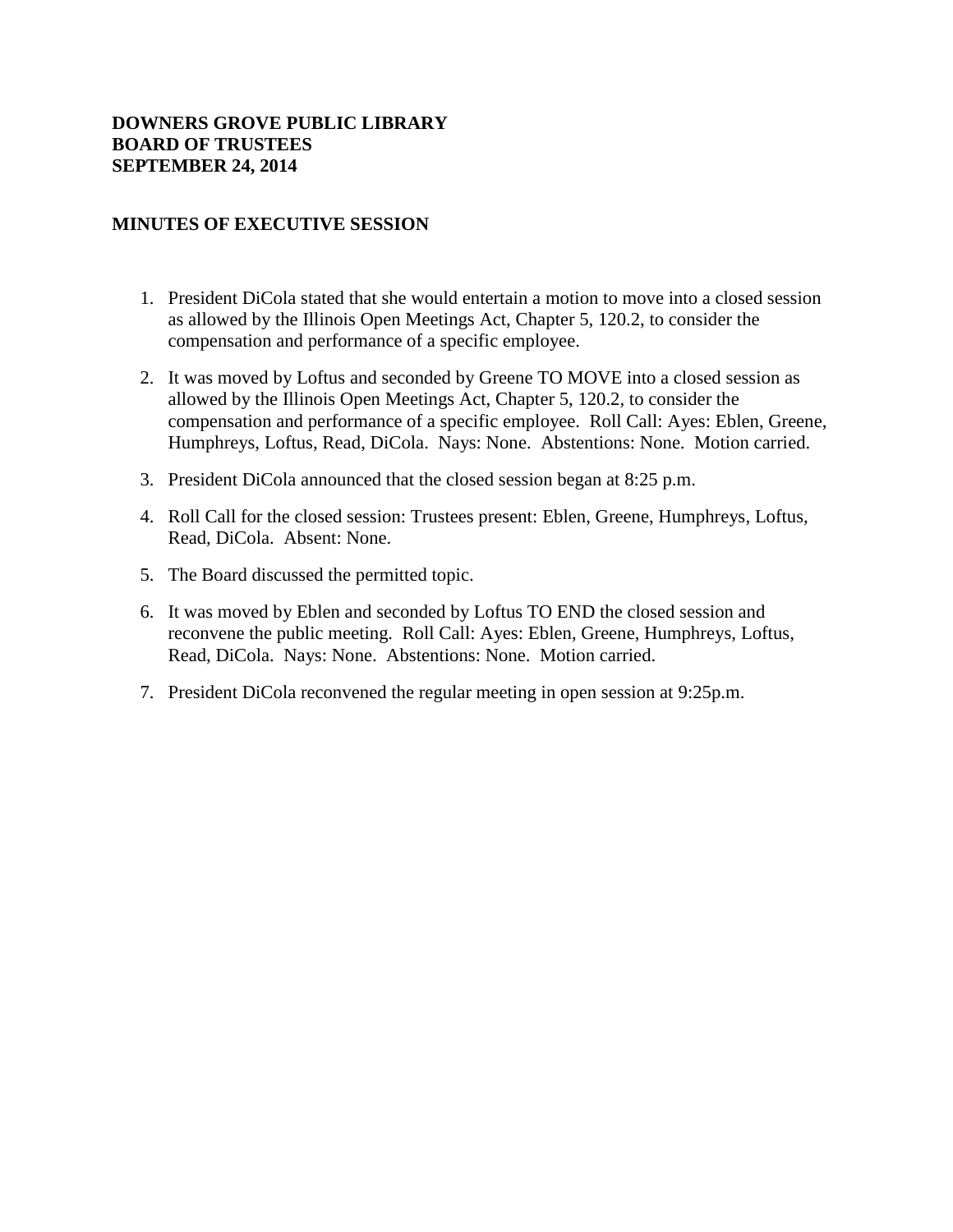#### **DOWNERS GROVE LIQUOR COMMISSION VILLAGE HALL COUNCIL CHAMBERS 801 BURLINGTON AVENUE**

Thursday, September 4, 2014

### **I. CALL TO ORDER**

Chairman Strelau called the September 4, 2014 Liquor Commission meeting to order at 6:35 p.m.

#### **II. ROLL CALL**

| <b>PRESENT:</b> | Mr. Austin, Mr. Clary, Ms. Fregeau, Mr. Jacobson, Ms. King, Mr. Krusenoski,<br>Chairman Strelau |
|-----------------|-------------------------------------------------------------------------------------------------|
| <b>ABSENT:</b>  | None                                                                                            |
| <b>STAFF:</b>   | Assistant Village Attorney Dawn Didier, Liaison to the Liquor Commission<br>Carol Kuchynka      |
| <b>OTHERS:</b>  | William O'Donaghue, David Thomasson, Dimce Sotiroski, Doris Reed, Court<br>Reporter             |

#### **III. APPROVAL OF MINUTES**

Chairman Strelau asked for approval of the minutes for the August 7, 2014 Liquor Commission meeting and asked members if there were any corrections, changes or additions.

Hearing no changes, corrections or additions, the August 7, 2014 minutes of the Liquor Commission meeting were approved as written.

Chairman Strelau reminded those present that this evening's meeting was being recorded on Village-owned equipment. Staff was present to keep minutes for the record and a court reporter was present taking the minutes verbatim.

### **IV APPLICATION FOR LIQUOR LICENSE**

Chairman Strelau made the following statements:

"The next order of business is to conduct a public hearing for liquor license applications. For the benefit of all present, I would like to state that this Commission does not determine the granting or denial of the issuance of any license. We may at the end of each hearing, make a finding or recommendation with respect to the application. If necessary, the Commission may adjourn a hearing to a later date in order to have benefit of further information."

"At the conclusion of the hearing, the Commission will summarize its findings and determine any recommendations it wishes to make to the Liquor Commissioner."

"The Liquor Commissioner, who is the Mayor of Downers Grove, will, pursuant to Section 3-12 of the Ordinance, render decisions regarding issuance of available licenses within 60 days in order to consult the Plan Commission for its recommendations."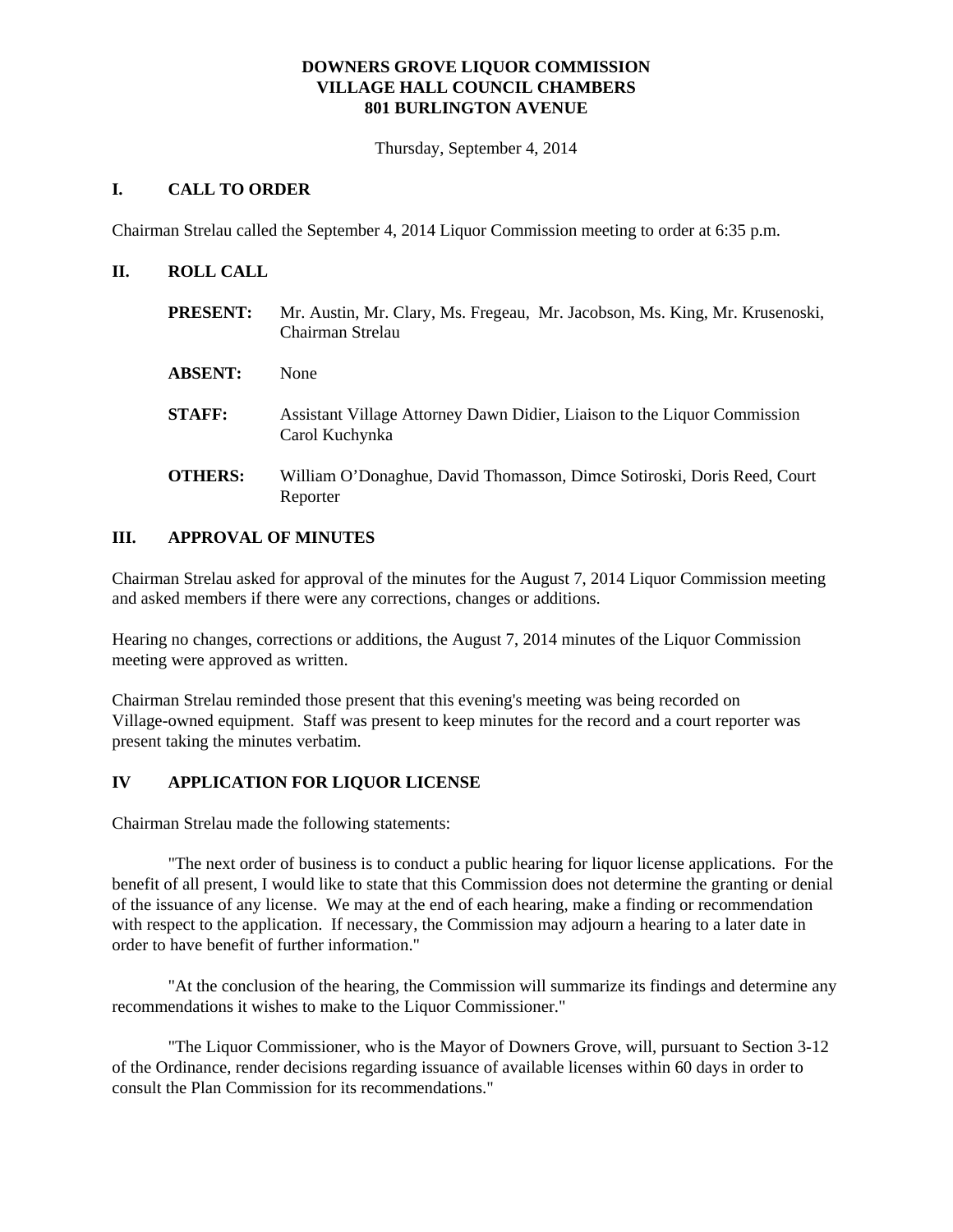"Hearings by this Commission are held according to the following format: 1) reading of information pertinent to the application, 2) comments from the applicant, 3) comments from the public, 4) discussion by the Commission, and 5) motion and finding by the Commission."

### *Bed, Bath & Beyond of California, LLC d/b/a Bed, Bath & Beyond*

Chairman Strelau stated that the next order of business was an application hearing for Bed, Bath  $\&$ Beyond of California, LLC d/b/a Bed, Bath & Beyond located at 1548 Butterfield Road. She stated that the applicant was seeking approval for a Class "P-2", beer and wine only, off-premise consumption liquor license.

Chairman Strelau asked that any individual(s) representing the applicant to step forward and be seated. She asked that any individual(s) giving testimony, state and spell their name for the record, indicate their affiliation with the establishment and be sworn in by the court reporter.

Mr. William O'Donaghue, Mr. David Thomasson, Mr. Dimce (Jim) Sotiroski and Ms. Doris Reed were sworn in by the court reporter. Mr. Thomasson introduced himself as the regional manager, Ms. Reed introduced herself as the district manager and Mr. Sotiroski introduced himself as the store manager of the Downers Grove Bed, Bath & Beyond. Mr. O'Donaghue introduced himself as the attorney representing Bed, Bath & Beyond.

Chairman Strelau asked the applicant to explain the business plan and how it pertains to their request for a liquor license.

Mr. O'Donaghue stated that they were seeking a beer and wine license for Bed, Bath and Beyond. He stated that Bed, Bath and Beyond acquired Cost Plus World Markets, 200 of which hold liquor licenses, and Bed, Bath & Beyond wished to bring that concept into its Downers Grove store by having a beer and wine department. He stated that it is a way to enhance the shopping experience and provide a convenience to its customers. He stated that a majority of the 900 square foot section will be devoted to food and it will hold high end wine and craft beer products with average prices above that of a grocery store. He stated that the retail square footage of the store is 50,000 square feet. He stated that it is a very small component of the store. He stated that they will not be selling domestic beer products.

Mr. O'Donaghue stated they have had success with eleven stores across the country with this concept. He stated that Schaumburg was one of the first stores to hold a liquor license. He stated that they have had no problems at the stores with alcohol sales and have passed tests. Ms. Kuchynka stated that she contacted the Schaumburg police department and was advised that the store passed two tests in 2013 and one test in 2014. She stated that they have held a liquor license since 2012.

Mr. O'Donaghue stated that all store employees will receive TIPs/BASSETT training. He stated that they are also taught how to recognize signs of intoxication.

Mr. O'Donaghue stated that when employees are in doubt they are advised to call over a manager. He advised the training term used is "pass the buck". He stated that a manager will assist the employee and will take over issues with a customer.

Mr. O'Donaghue provided the Commission with pictures of the food and liquor department from their San Diego store from which they modeled the design layout. He also provided a copy of the floor plan for the Downers Grove store. Mr. O'Donaghue stated that they also provided the Commission copies of their training manual and tasting guideline policy.

Mr. O'Donaghue stated that the liquor department is very small in relation to the overall size of the store. Ms. Strelau asked if there were questions from the Commission.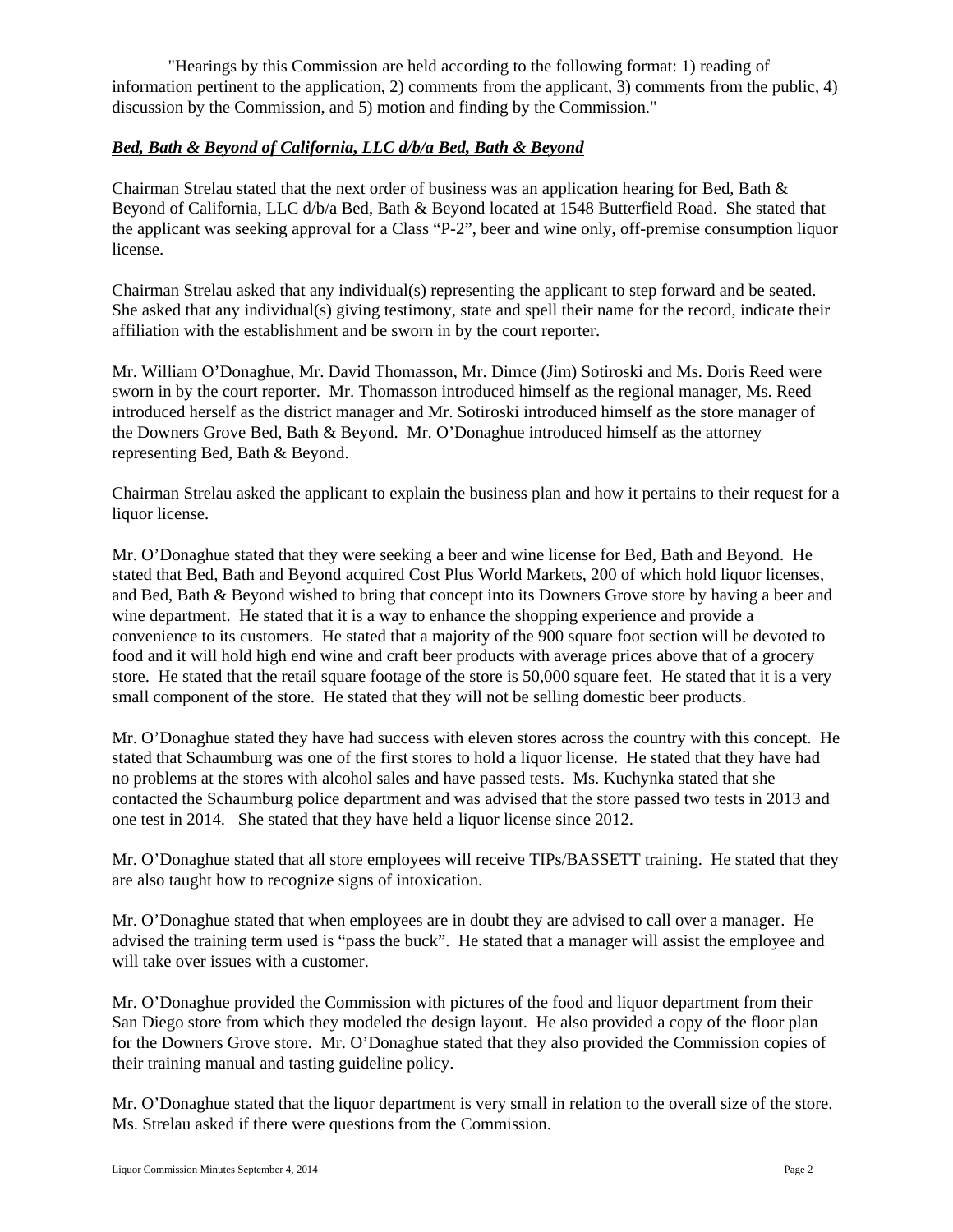Ms. Fregeau noted that the addition of liquor sales was an interesting concept for Bed, Bath and Beyond stores. She was familiar with the Cost Plus World Market stores.

Ms. Fregeau noted that staff determined the store could qualify as a convenience store. She stated that the overall size of the store was 80,000 square feet and was concerned that they could potentially expand the size of the liquor department to 25% of that square foot amount according to the terms of the license class. Ms. Fregeau asked if they have or had any plans to expand the liquor departments in their stores. Mr. Thomasson stated that there is not a lot of room for further expansion. He stated that they only expect 1.5% in liquor sales. He stated that they have about 8% in food sales. He advised that liquor sales will be complimentary to what the store offers as a whole.

Ms. Fregeau asked what percent of the Schaumburg square footage was devoted to the liquor area. Mr. Thomasson replied the food section was 6 percent and the liquor section approximately 2 percent, totaling 8 percent of the stores total square footage.

Mr. O'Donaghue stated that they will operate as a Bed, Bath & Beyond by offering household goods and products and that their core business will remain unchanged. He stated that this is an opportunity for the customers to get something extra. Mr. Thomasson stated it is only a component and not the focus of the store. Mr. O'Donaghue noted that they focus a lot on the food aspects of this area as well.

Ms. Fregeau noted their emphasis on tastings as they have developed a separate manual and guidelines for those. She asked how often tastings would occur. Mr. O'Donaghue replied that there was not a strong emphasis on tastings but the company wanted the Village to know that they are well aware of the rules and regulations on how to conduct them. Mr. Thomasson added that Schaumburg holds tastings about once a month and noted that tastings might be a bit more frequent during the holidays.

Ms. Fregeau asked if the tasting area is roped off. Mr. Thomasson replied that the tastings are at a designated station which is contained within the beer/wine section. He stated that they limit the number of samples to three.

Ms. Fregeau asked how many employees they will have. Mr. Thomasson replied 90 during the holiday season and 70-80 during other times of the year. He added that all associates will be trained.

Ms. Fregeau asked when they plan to begin sales. Mr. Sotiroski replied November 18 was the target date and that they plan to have all associates trained by mid-October.

Ms. Fregeau asked Mr. Sotiroski about his liquor handling experience. Mr. Sotiroski replied that he has not managed a store with liquor nor has liquor sales experience. He advised that he has gone through the TIPs training program and received his certification.

Mr. O'Donaghue noted their overall corporate liquor handling experience with the Cost Plus World Markets and noted that there are regional and district managers involved with the Bed, Bath & Beyond operation that have liquor handling experience.

Ms. Fregeau noted that even experienced people have been compromised and challenged with liquor sales. She stated that it was up to management to set the tone and tenor of the establishment.

Ms. Fregeau stated that the training manual consists of a list of "frequently asked questions". She encouraged them to contact Carol for more in depth examples of training materials for their use.

Ms. Fregeau stated that there are penalties for selling to minors in the manual but did not see the consequences for employees who are involved in the sale to a minor.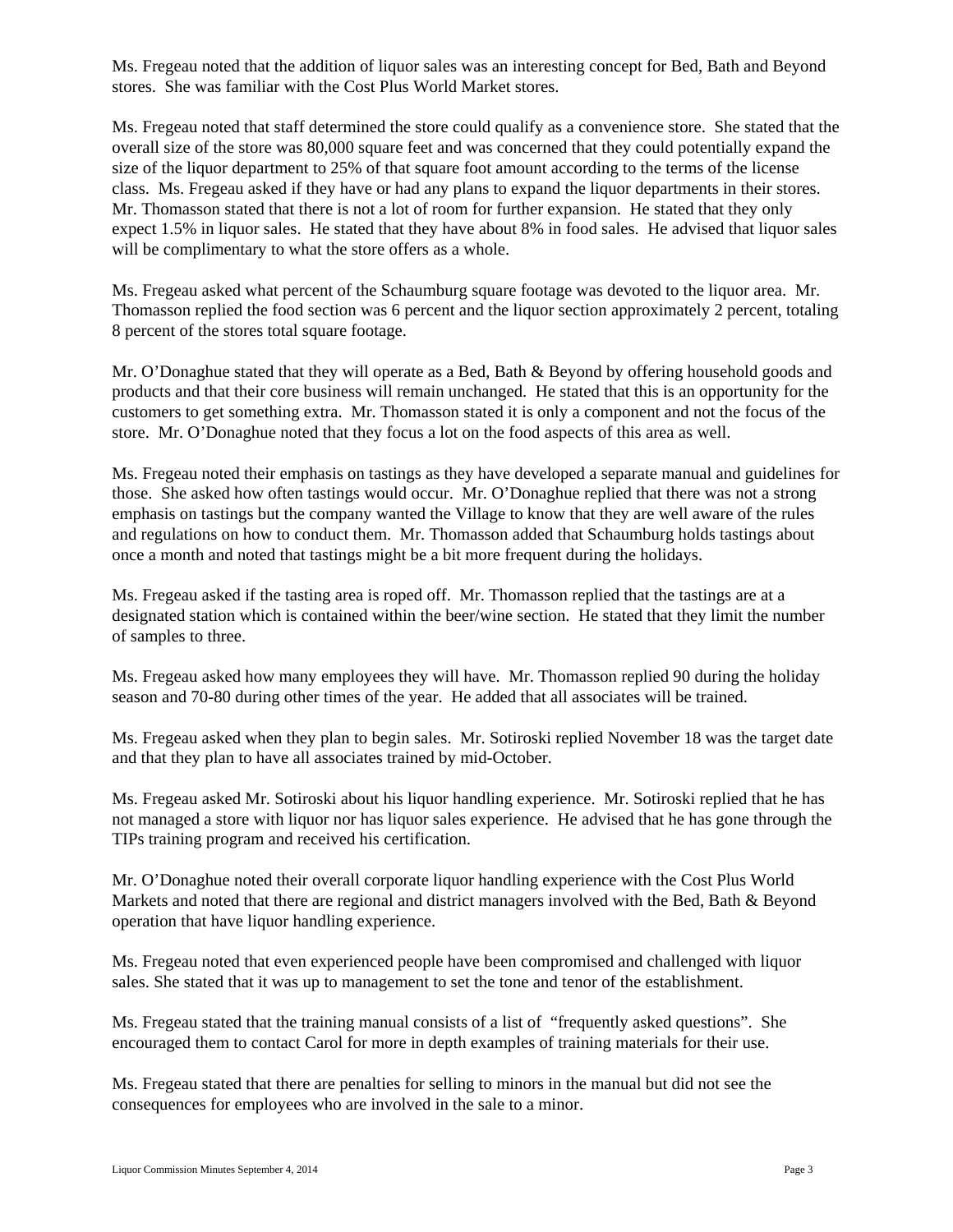Ms. Fregeau asked how they plan to train staff. Ms. Reed replied that all associates go through a thorough training with their corporate manual. She stated that they also have follow up training while managers continually observe them to be sure they are performing well. She stated that TIPs/BASSETT training will be required for stores that serve liquor. She stated that staff members are directed to get a manager if customers challenge them in some way. She stated that managers have a higher level of professional training on how to deal with and respond to difficult customers.

Ms. Fregeau asked if they plan to have additional liquor training in addition to TIPs/BASSETT. Mr. O'Donaghue noted that they have meetings with employees and the aspects they may have to deal with from those buying alcohol. He stated that if an employee is not certain how to handle a situation, they are trained to seek help from management.

Ms. Fregeau asked if there is a lock out or POS register system for liquor sales. Mr. O'Donaghue replied no and that they do not as liquor sales are a very small component of their overall operation. He stated it would be cost prohibitive to install that software and programs nationwide and not feasible in relation to the small amount of alcohol sales they expect. Mr. Thomasson stated that whenever alcohol is scanned, the register will prompt the employee to ask for identification. He stated employees are directed to card everyone regardless of age. He stated that they also ask if the individual is 21. Mr. O'Donaghue stated that he was counsel for the State Liquor Commission. He stated that simply asking the question "are you 21" is an effective way to trip someone up who tries to misrepresent their age.

Ms. Fregeau asked if they plan to accept vertical licenses. Mr. O'Donaghue stated that the manual does allow for them to accept the vertical identification if the identification is highly scrutinized. He stated that Bed, Bath & Beyond does not get a lot of customers that have just turned 21. He stated that they would consider amending that policy if the Village required it. Ms. Fregeau replied that they are not in a position to tell them not to take the license, but felt it was a very good idea that they not take it. She stated that there have been a number of instances where employees misread it. She recommended that they use more visual as to what to look for on the vertical license and place additional emphasis on it should they consider taking it. Mr. O'Donaghue stated he appreciated her suggestion.

Ms. Fregeau asked how they will recognize out-of-state licenses. Mr. Thomasson stated that will have reference photos posted of the Illinois drivers' license but was unsure why it was not included in the manual. He added that they do have an out-of-state id checking guide and have a number of visual displays about the licenses and signage throughout the department.

Ms. Fregeau stated that staff has good examples and materials that they could make use of.

Mr. Jacobson stated he frequented the store and that liquor sales seems unusual. He stated that corporate must feel the lack of liquor availability in the area will result in profit to this store.

Mr. Jacobson stated that the manual seemed lacking overall. He stated that they spoke of BASSETT, however, the manual does not refer to BASSETT nor does it refer to TIPs. He was concerned that there was no liquor handling experience at the store and felt that Bed, Bath & Beyond had the resources to bring in more experienced people.

Mr. Jacobson asked about Leonard Feinstein and noted that he had no personal interest but was associated with entities that have a liquor license as listed on Liquor Form-4 application. He asked what association he had. Mr. O'Donaghue stated that Mr. Feinstein is the president and secretary of Liberty Procurement. Mr. Thomasson stated that Mr. Feinstein is one of the original founders of Bed, Bath & Beyond and is on the Board of Directors of Bed, Bath & Beyond and Cost Plus World Markets. He stated that Mr. Feinstein is associated with other liquor licensed establishments throughout the United States on a corporate level.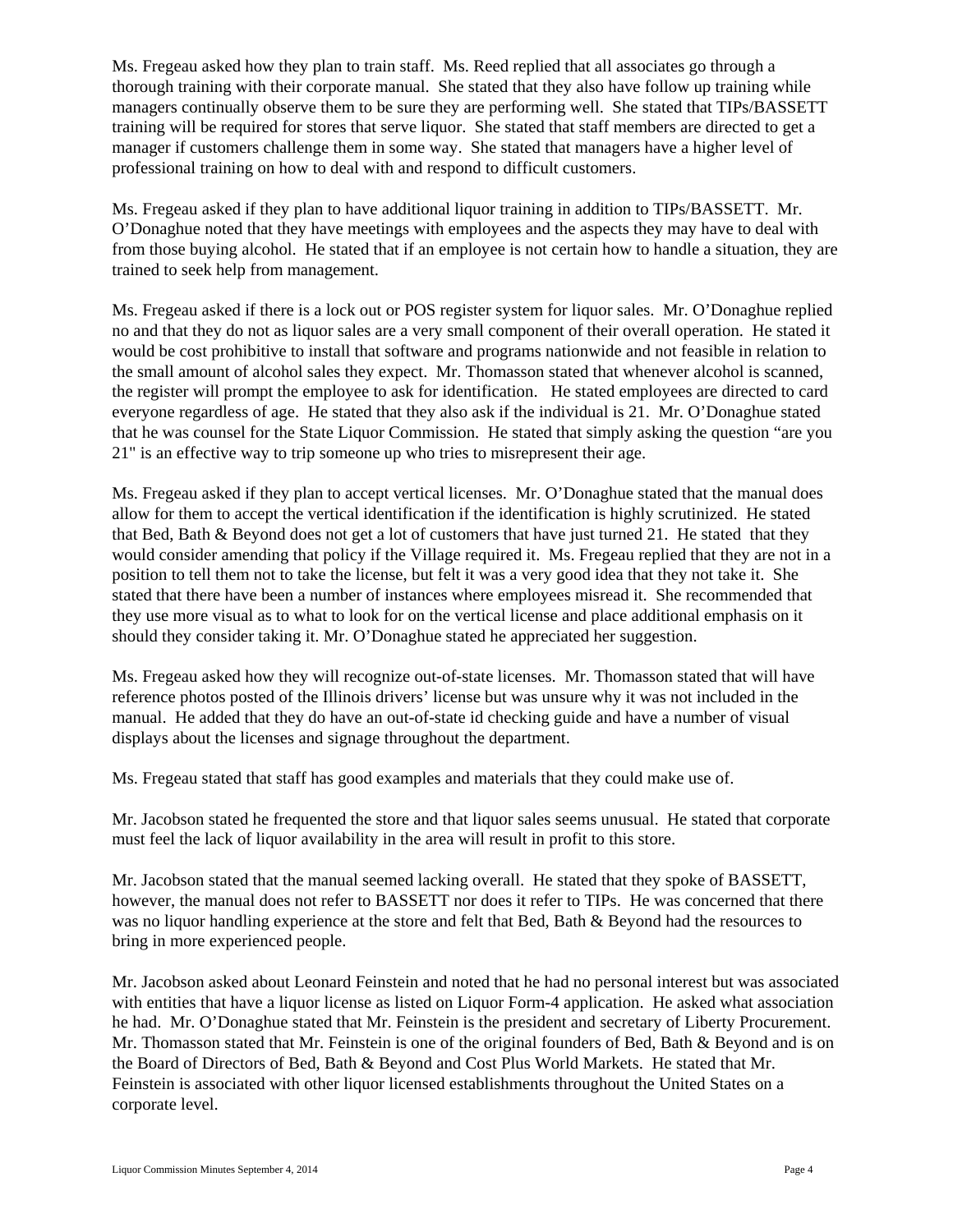Mr. Jacobson stated that no one on the application has liquor handling experience for this store. Mr. O'Donaghue agreed. He stated that there are members within the corporation, regional managers and other levels in the chain of command with experience. He added that people with less experience tend to be more diligent. He stated that the overall operation of the store requires its employees to follow procedures, particularly in the liquor department. He stated that this manager's inexperience in liquor sales should not disqualify them for the license. He was uncertain if any other staff members at the store have some type of liquor handling experience and noted that the regional manager has experience through the Schaumburg store.

Mr. Jacobson stated that there are big businesses in town that have failed tests and sold to minors. He was concerned that the packet was lacking. He did not think that their asking a customer if they are 21 is a safeguard. He stated that punishment for liquor violations is substantial. He stated that they noted that representatives do not have many under 21 customers. He stated not taking the vertical licenses avoids a lot of problems, especially if they don't expect those who are under 21 to frequent the store.

Mr. Jacobson stated that they do not have a lot of information on how employees are to look at the license. He noted one of the features of the identification is that it states directly on the license "under 21 until xx-xx-xx". Mr. O'Donaghue noted that carding procedures are covered in great detail in the BASSETT certified training. Mr. Jacobson asked where the manual referred to BASSETT training. Mr. O'Donaghue replied that TIPs is a national program and BASSETT is an Illinois based training program. He stated that carding is discussed as part of that three hour training course.

Mr. Jacobson stated that he understood that employees both store training and certified training. He felt that identification checking should be covered in more detail in their manual. He suggested that they skip accepting the vertical license. He stated that in addition to the training course employees should be trained on how to follow company procedure as well.

Mr. O'Donaghue stated that he represented a client whose employee sold to a minor. He stated that there is no system that is fool proof or perfect. He stated that they can lessen the risk by being diligent and having training and follow up refresher courses.

Mr. Jacobson recommended that they speak to staff about obtaining additional training materials.

Mr. Jacobson asked how often they hold staff meetings with the associates. Mr. Thomasson stated that all employees will be trained through their in-store certified trainer. He stated that they hold quarterly meetings where they meet with staff to cover policies and procedures.

Mr. Jacobson asked why they chose a P-2 (beer and wine) versus a P-1 (full alcohol) license. He stated that he felt there may be some question as to whether they can qualify as a "convenience store". Mr. O'Donaghue stated that class was chosen after consultation with staff as to which license they should apply for.

Mr. Jacobson asked if it would matter if they applied for a full alcohol license. Mr. O'Donaghue replied that they have no intention of selling hard liquor based on their business model.

Mr. Jacobson stated that the Commission wants them to be successful and to do well. He stated that being a convenience store was concerning to him and added that the P-2 license only allows for wine tasting. He stated that the P-1 allows tasting of beer, wine and spirits. He was unsure if that was the intent of the ordinance, but it does not allow beer tasting pursuant to Code. Mr. O'Donaghue replied that the convenience store definition was the best that fit with their operation. He stated that they are not a grocery store, drug or liquor store.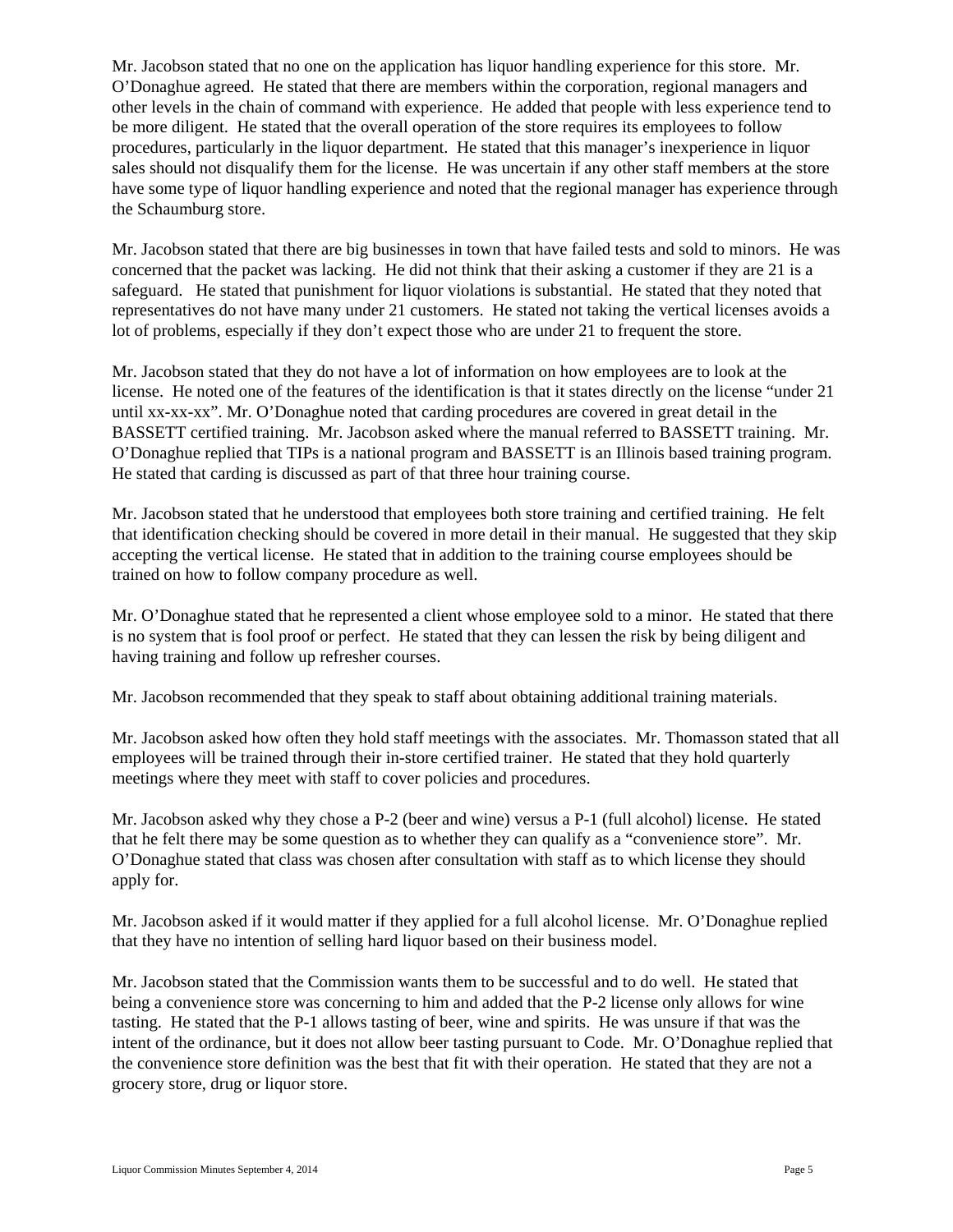Mr. Krusenoski asked if all 70-90 employees are over 21. Mr. O'Donaghue replied no. Mr. Krusenoski asked if there is a policy for those cashiers who are under 21. Mr. O'Donaghue replied those under 21 will be instructed to call a manager or someone who is over 21 to ring up liquor sales.

Mr. Krusenoski stated that the manual was lacking a sign off sheet for employees acknowledging that they have read and understand their policy manual. He stated that the consequences for an employee involved in the sale of liquor to a minor was also missing.

Mr. Krusenoski stated that there would be a disproportionate impact on the business if they were caught selling liquor as the fine could potentially be more than the 2% in revenue they expect in revenue.

Mr. Krusenoski stated that they do not need to scrutinize the date of birth on the under 21 license as it reads "under 21 until xx-xx-xx" on the face of the license.

Mr. Krusenoski stated that it was his opinion that quarterly meetings were too infrequent to instill the importance of liquor serving day in and day out. He stated that employees should be reminded to ask for id and to check the id to create an atmosphere for the employees regularly.

Mr. Krusenoski suggested that they implement the acknowledgment form. Mr. O'Donaghue replied that a sign off sheet is contained in the separate employee manual. He stated that they could implement a separate sign off for the liquor manual.

Mr. Krusenoski asked how long Schaumburg had held a license. Mr. Thomasson replied two years. Mr. Krusenoski asked if they had any controlled buys. Ms. Kuchynka replied two were passed in 2013 and one was passed in 2014.

Mr. Clary asked if all those over 21 will be BASSETT trained. Mr. O'Donaghue replied that all employees, whether over 21 or not, will be BASSETT trained.

Mr. Clary asked if the tastings were contained in a confined area. Mr. O'Donaghue replied they will be contained within the liquor department at a designed podium table. He stated that no more than three samples will be given by employees over 21 or by a distributor's representative. He added that carding will take place and they will have a floater monitoring the area. Mr. O'Donaghue replied that the tastings will not be that frequent.

Mr. Clary asked if there were coolers in the liquor area. Mr. Thomasson replied no and that they will only be warm beer displays.

Mr. Clary asked how they planned to advertize the tastings. Mr. Thomasson replied in-store only and information about the tasting will be displayed on a chalkboard.

Mr. Austin stated that they project 1.5% in liquor sales on their application and asked what that may amount to in dollar figures. Mr. Thomasson replied about \$2,500 a month.

Mr. Austin asked about David Alt who was referred to in the training manual. Mr. Thomasson replied that he is a corporate operations manager who oversees nationwide liquor operations. Mr. Thomasson noted that Mr. Alt is the contact person for a manager when they have questions about liquor operations.

Mr. Austin asked if the manual was for store managers or employees. Mr. Thomasson replied both.

Mr. Austin questioned the experience of the store employees. Mr. Sotiroski replied most have retail sales experience and held positions at hardware stores, supermarkets and malls.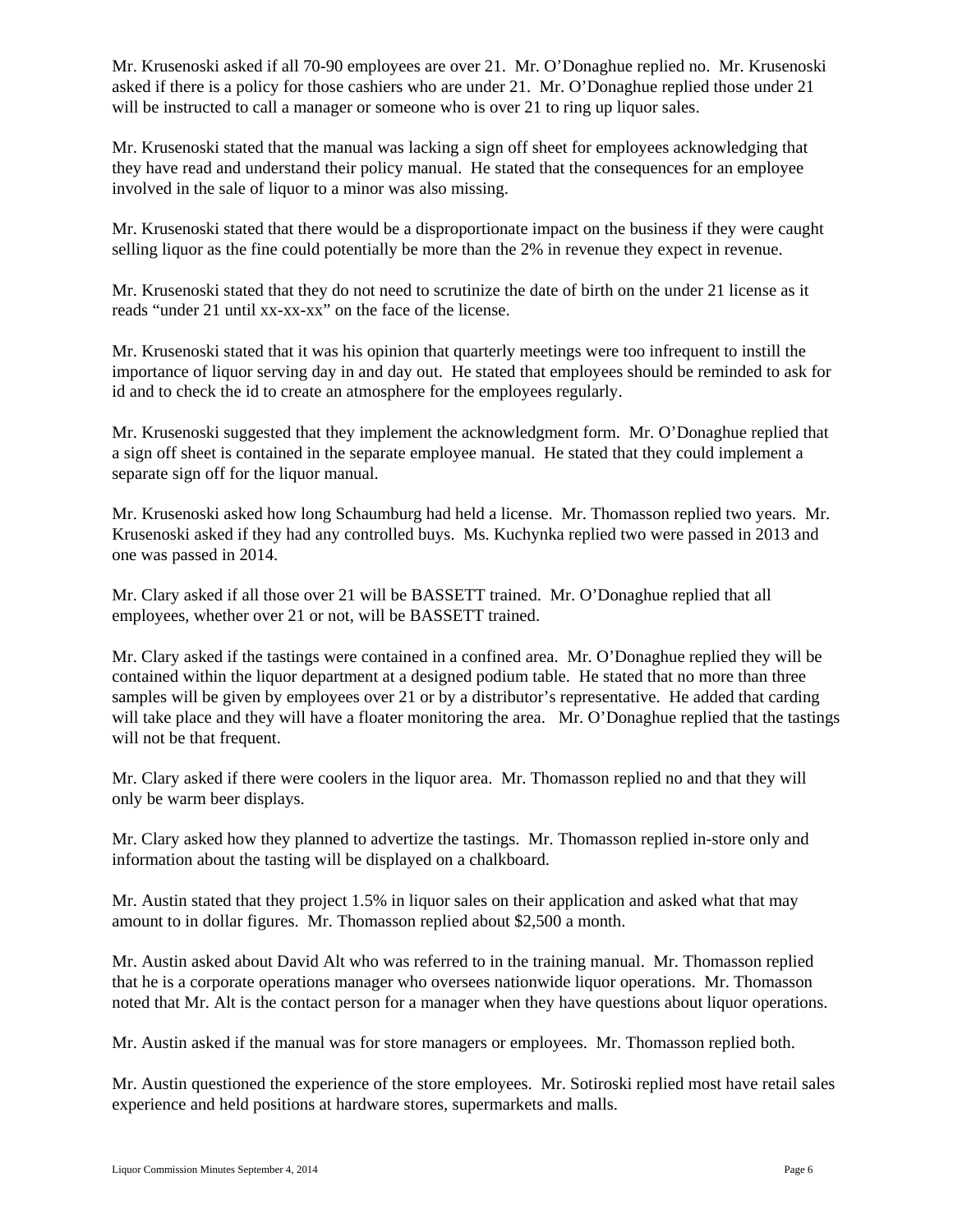Mr. Austin stated he was concerned with the level of experience in terms of who is going to oversee liquor operations. He did not feel comfortable that they did not have an in depth manual.

Mr. Austin stated that the Commission recommended BASSETT certification by ordinance. He stated that training is a standard minimum. He felt that minimum was an area of concern as their manual is not comprehensive.

Mr. Austin stated that the corporation is successful and that they have good intentions, however sometimes the best intentions are not good enough. Mr. O'Donaghue replied that the Commission should consider their Schaumburg model. He stated that there were very few employees who had experience in selling alcohol, however, they have passed three stings and have implemented strong liquor selling policies and have been successful. He stated that it may be unusual to have an applicant with little history and experience but he did not think that as a weakness.

Mr. Austin stated that he felt that the P-1 full alcohol license would be better suited for them. Mr. O'Donaghue stated that the P-1 would give them the ability to sell spirts which is not a need in their business model. He stated that there is no intention to sell spirts and added that none of the 200 Cost Plus World Markets sell spirits. He stated if for some reason in the future they plan to add spirits, they fully understand that they will need to upgrade the license.

Ms. King stated that penalties are referred to in the manual for the employee however they may wish to add the hearing costs of \$1,000 and that they could be fined up to \$15,000 for a violation.

Ms. King asked how many cashiers are over 21. Mr. Sotiroski replied about 90%. Ms. King asked if there could be a time when there are a lack of over 21 employees to ring up a sale. Mr. Thomasson stated that in addition to other cashiers, there are supervisors up front and a manager available to help under 21 employees ring up sales.

Ms. King asked how items will be packaged Mr. Thomasson replied bottles of wine, 6-packs and that some craft beers are sold in larger, single-serve bottles. He stated that every alcohol item scanned will prompt the cashier to request identification.

Ms. King stated that their biggest hurdle will be training the large number of employees. She added with a small percentage of alcohol, they may not get a lot of practice selling.

Mr. O'Donaghue stated that Schaumburg has been tested by the police department and passed all three tests. He stated no matter how much training there is and lock outs on the register, humans will still make mistakes.

Ms. King told them to be cautious if they plan to accept the vertical license.

Chairman Strelau asked Ms. Kuchynka if there was staff discussion about altering the current license structure to better accommodate Bed, Bath & Beyond. Ms. Kuchynka replied that she discussed the applicant's request with the Village Attorney and staff felt that the convenience store definition was broad enough for them to qualify. She stated that they would license Target or Walmart with the same classification. She stated that Bed, Bath & Beyond carries food and household cleaning products.

Chairman Strelau stated that by ordinance, they cannot conduct beer tastings. Ms. Kuchynka noted that the ordinance can be amended to allow beer tastings and it was never the intention of not allowing them. Chairman Strelau stated that staff can work on an accommodation to their request. Mr. O'Donaghue noted that there are no coolers and he was uncertain if beer would be included in the tastings. Mr. Thomasson noted that they have not taste tested beer in Schaumburg. Mr. Thomasson noted that there is a cooler in the Schaumburg location. Chairman Strelau understood that being a large corporation, stores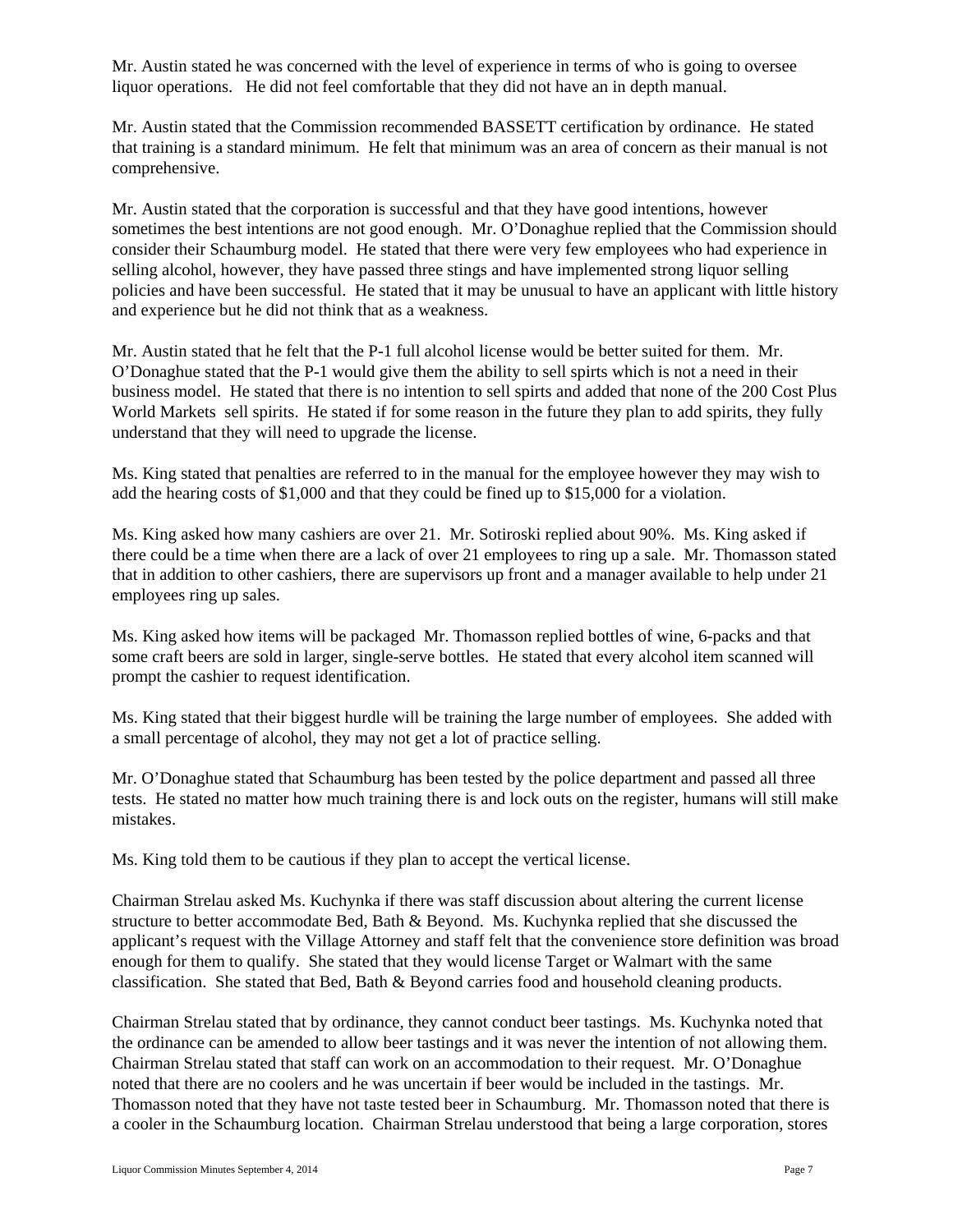do the same thing at each location in order retain consistency. She stated that if this location cannot taste beer, the Downers Grove restriction may get lost in the shuffle.

Chairman Strelau stated that it is the Commission's intention to help them to succeed. She stated that when they see manuals and have discussion such as tonight, they often see well intentioned applicants back for violations. She stated that the management sets the tone and tenor of the establishment. She stated that quarterly meetings do not set a serious tone for liquor sales. She stated some licensees speak to their staff every day which helps to reinforce the importance of liquor sales. She stated it may be a struggle for them as they have so many cashiers that need training. She stated that they are taking on a tremendous hurdle for a very small benefit. She stated exposure is high for the amount of sales they expect.

Chairman Strelau asked if all cashiers will be trained whether they are under 21 or not. Mr. Thomasson replied yes.

Chairman Strelau stated that they are not saying they do not want liquor sales at Bed, Bath and Beyond, but there are concerns from the Commissioners. She encouraged them to review their manual and request additional materials from staff. She stated that they will have a better understanding of the Commission's concerns when they see manuals with more detail included.

Chairman Strelau asked if there were any comments from staff pertinent to the application. Ms. Kuchynka replied that the license is contingent upon receipt of satisfactory background checks, the annual fee, dram shop insurance, employee certifications and revised certificate of occupancy, if required.

Chairman Strelau asked if there were any comments from the public. There were none.

Ms. King asked what their policy is on carding anyone appearing under 30 or 40. Mr. Thomasson stated that they card everyone, which is included in the manual.

Mr. Austin stated that there are a lot of little things missing from the manual. He was concerned that it was not a manual for employees and noted the lack of experience on behalf of the manager.

Mr. Clary stated that he has seen some of the best manuals and just because the manual is good, does not mean employees will follow it. He stated that it is their responsibility to follow through with proper training. He stated that their success in other stores should be taken into consideration and noted there have been no violations in Schaumburg. He stated that if they get caught there will be consequences. He stated if they put in an acknowledgment for employees to sign, it will not save them if they make a mistake.

Mr. Jacobson stated that the problem is not the manual, but he had concern that the corporation could not find anyone with experience in liquor sales. He stated that the manual is not important if the management does not back it up. He noted two violations that occurred in 2006 under Cost Plus.

Mr. O'Donaghue replied that of the 90 cashiers, he would guess that a fair number of them had some sort of liquor selling experience. He stated that they did not realize that experience was an issue and did not pull that information from employee records.

Ms. Fregeau stated that most stores that sell liquor have a POS system in place. She stated they have no system to lock out the sale on their register and noted a screen pops up that the employee is to card the person for alcohol. She stated they must set the tone and tenor and let employees know the consequences of selling liquor to minors.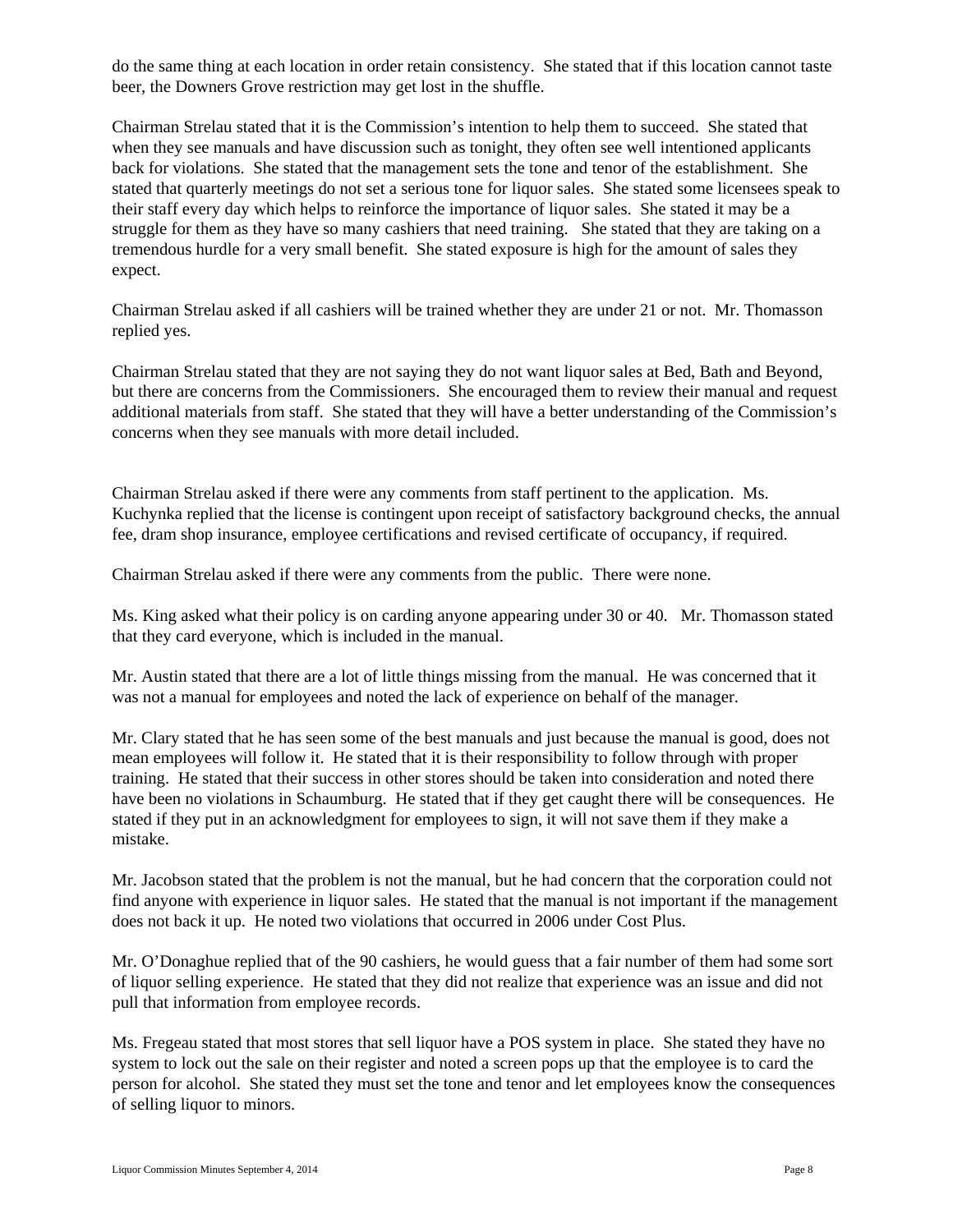Mr. Krusenoski stated that some licensees conduct daily huddles. He stated that Bed, Bath and Beyond is not a liquor store and understands that their manual may not be as robust as some other establishments.

Mr. Austin stated that the manager's manual does not explain to employees what they are supposed to do, how they are supposed to do it and what happens if they do not do it and was unsure what was going to be communicated to them. He stated that the Commission made suggestions he would like them to address at another meeting. Mr. O'Donaghue replied that the manual states directly on it that it is for managers and associates. Mr. Austin stated he misunderstood the reference to David Alt and that managers are directed to contact him about liquor issues. Mr. Thomasson stated that if there are liquor issues that a manager cannot answer, the issue would be escalated to Mr. Alt who oversees nationwide issues related to alcohol sales.

Mr. Krusenoski stated that a good manual is not a solid indicator that the establishment will not fail a control buy.

Chairman Strelau stated that in the past the Commission has made recommendations for changes to manuals. She stated that some of the members may believe that the manual needs more than a few changes and they would like to see a better document. She stated that the Commission is not aware of the consequences to employees when there is a violation.

Mr. Clary did not believe that those under 21 would regularly attempt to buy liquor at Bed, Bath  $\&$ Beyond. Ms. Fregeau stated that if teenagers find that liquor is readily available, they will try to purchase. Mr. Jacobson added this is not an issue about the Village's control buy program but all the other 21 year olds who may attempt purchases.

Mr. Krusenoski asked if the manual was at issue or the lack of experience of the representatives. Mr. Thomasson stated that he has sales experience at the Schaumburg store. Mr. Jacobson stated everything seems to be lacking. Mr. O'Donaghue stated there is nothing in any liquor statute that an applicant have prior experience as a qualification to obtain a liquor license.

Chairman Strelau stated that the Commission wants them to succeed and the Commission has different opinions on if the material presented will allow them to operate properly.

Hearing the testimony given in this case, Chairman Strelau asked for a recommendation from the Commission concerning its finding of "qualified" or "not qualified" with respect to the applicant with regard to their liquor license application.

### **MR. CLARY MOVED TO FIND BED, BATH & BEYOND OF CALIFORNIA, LLC D/B/A BED, BATH & BEYOND LOCATED AT 1548 BUTTERFIELD ROAD, QUALIFIED FOR A CLASS "P-2", BEER AND WINE ONLY, OFF-PREMISE CONSUMPTION LIQUOR LICENSE.**

The Motion failed due to lack of a second.

### **MR. AUSTIN MOVED THAT THE APPLICATION HEARING OF BED, BATH & BEYOND BE CONTINUED TO NEXT MONTH'S MEETING.**

Chairman Strelau stated that was not the motion on the floor and asked for a second. Ms. Didier stated that Mr. Austin can make the motion if there is no second. She stated he may make the motion and if there is no second to that, another motion will be required.

Mr. Krusenoski seconded Mr. Austin's motion to table the hearing until next month's meeting.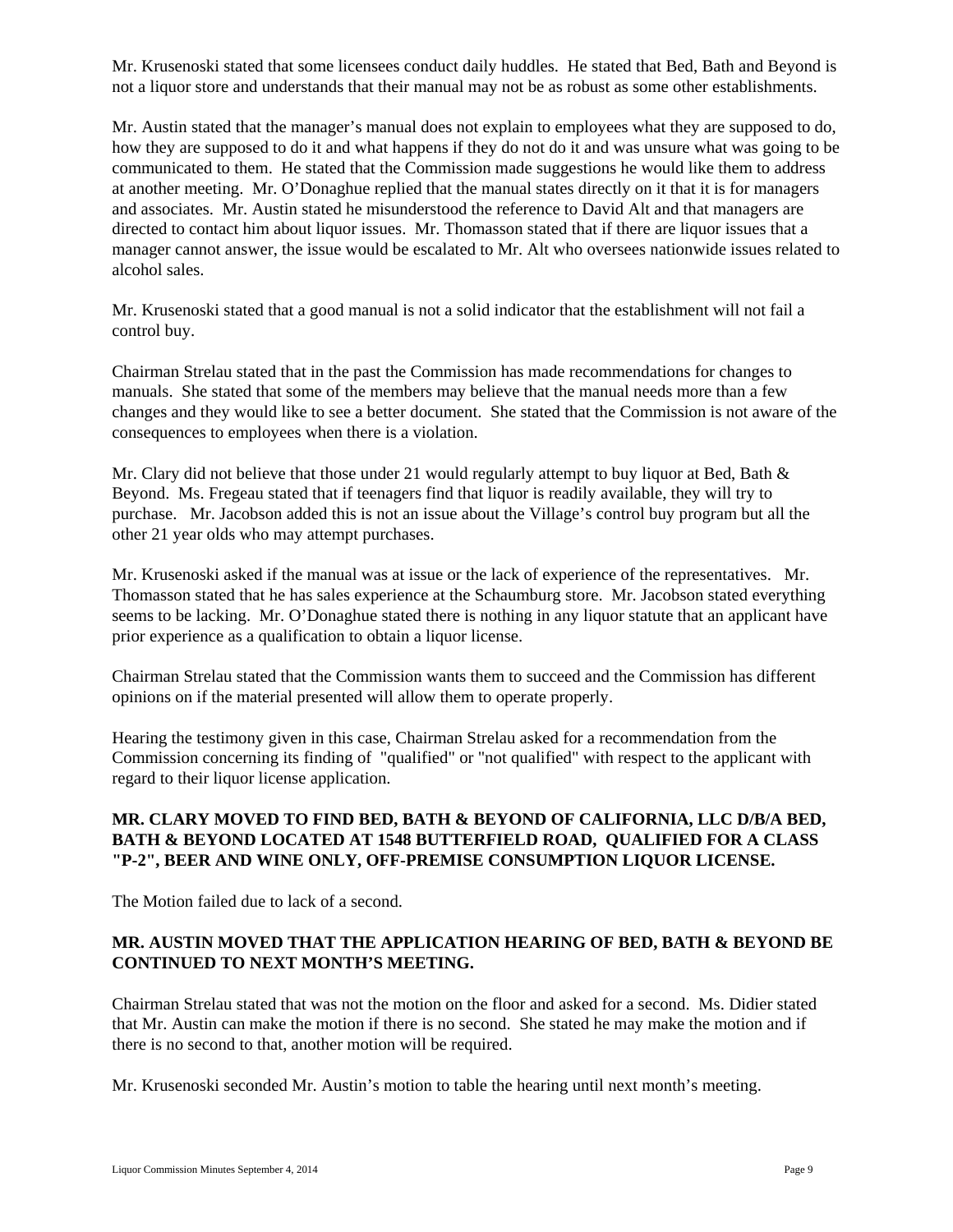**VOTE: Aye:** Mr. Austin, Mr. Krusenoski, Ms. Fregeau, Mr. Jacobson, Chairman Strelau

**Nay:** Mr. Clary, Ms. King

**Abstain**: None

### **MOTION CARRIED: 5:2:0**

Motion carried.

Chairman Strelau stated that the application hearing has been tabled to next month's meeting. Ms. Kuchynka asked if they wish the applicant to review policies based on tonight's discussion. The Commission agreed.

Mr. O'Donaghue stated that he may not be able to address the issue of experience with corporate and tell them that they have to hire someone with experience. He understood their other recommendations.

Mr. Jacobson stated that they have heard the Commission's concerns and advised them to come back and do whatever they think is best and take the discussion seriously.

Ms. Kuchynka asked Mr. O'Donaghue if they have an additional policy that governs all aspects of employment at Bed, Bath & Beyond. Mr. O'Donaghue replied yes.

Mr. O'Donaghue asked when the next meeting would take place. Ms. Kuchynka replied October 2<sup>nd</sup>.

### **V. OLD BUSINESS**

Chairman Strelau asked if there was any discussion, update from staff or comments from the Commission regarding any old business.

Ms. Kuchynka stated that there were a few forfeitures and issuances of licenses over the course of the month. She advised that Cork Wine & Spirits is starting build-out.

Chairman Strelau asked if United Liquor has closed. Ms. Kuchynka replied no. She stated that their license is valid through June  $30<sup>th</sup>$  of next year.

Chairman Strelau asked about Gnarly J's and why they closed. Ms. Kuchynka replied there were financial issues.

### **VI. NEW BUSINESS**

Chairman Strelau asked if there was any discussion, update from staff or comments from the Commission regarding any new business.

Ms. Kuchynka stated there will be an October meeting concerning Bed, Bath & Beyond review and rediscuss policies.

Ms. Fregeau referred to the ILCC articles contained in the month end report. She asked how many Downers Grove licensees have bouncers. Ms. Kuchynka replied Rita's. Ms. Fregeau stated that a bill was passed that requires bouncers to obtain certified training. Ms. Kuchynka replied that only servers are required to obtain certification in Downers Grove. She added that the bill requires bouncers in Cook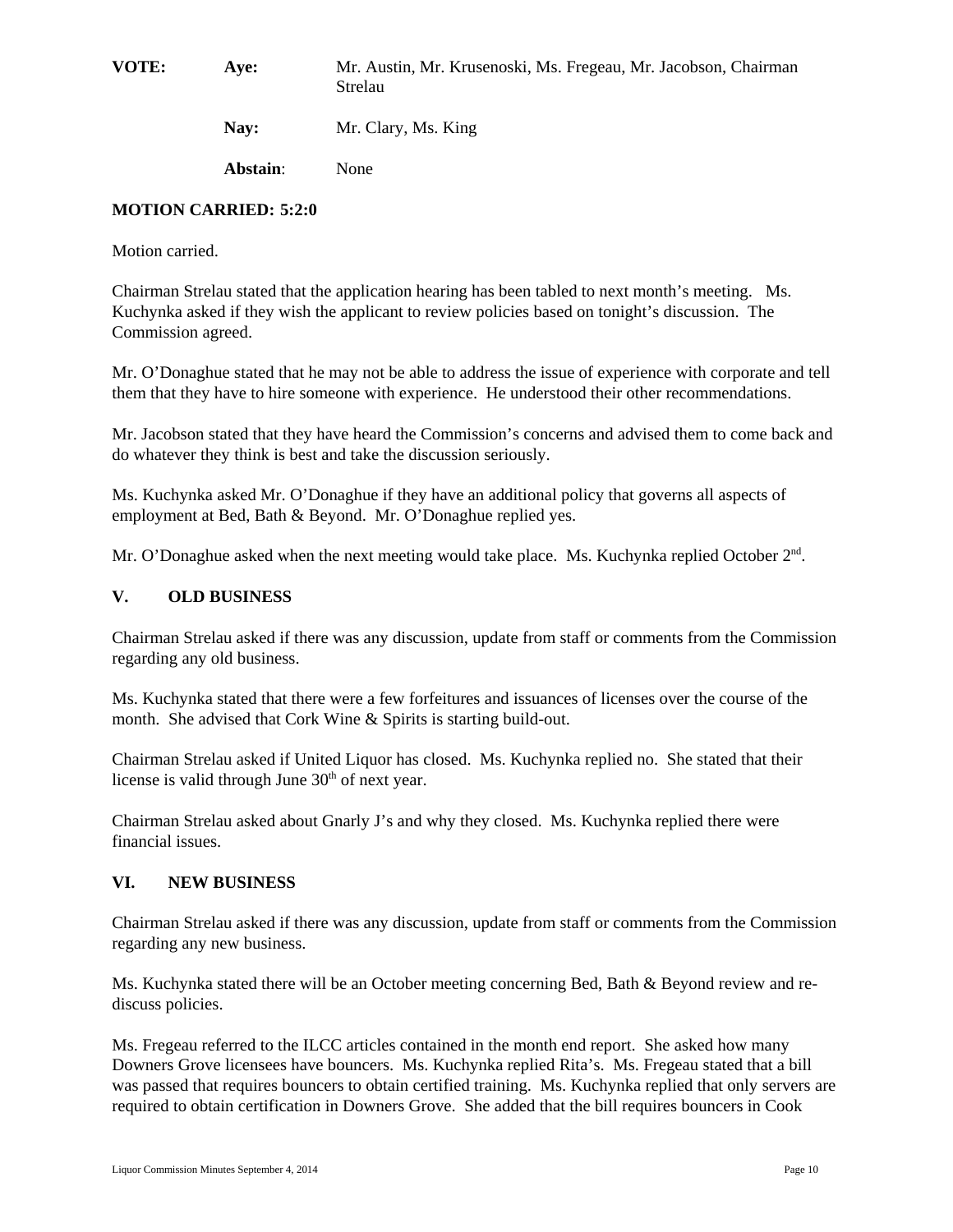County to be certified, according to the article. Ms. Didier confirmed that the bill does only require Cook County workers and would not apply to bouncers across the State.

Ms. Fregeau referred to Senate Bill 728 regarding multiple violations within a five year time period and asked if that would affect Downers Grove disciplinary decisions. Ms. Kuchynka was unsure and would look into the matter. She stated that since 2006 it has been Village policy to consider the licensee's history from the past five years.

Ms. Fregeau asked about BASSETT training and if it becomes available free of charge, she would like to attend.

### **VII. COMMENTS FROM THE PUBLIC**

There were none.

#### **VIII. ADJOURNMENT**

Concluding business for the evening, Chairman Strelau called for a motion to adjourn.

Mr. Krusenoski moved to adjourn the September 4, 2014 meeting. The meeting was adjourned by acclimation at 8:12 p.m.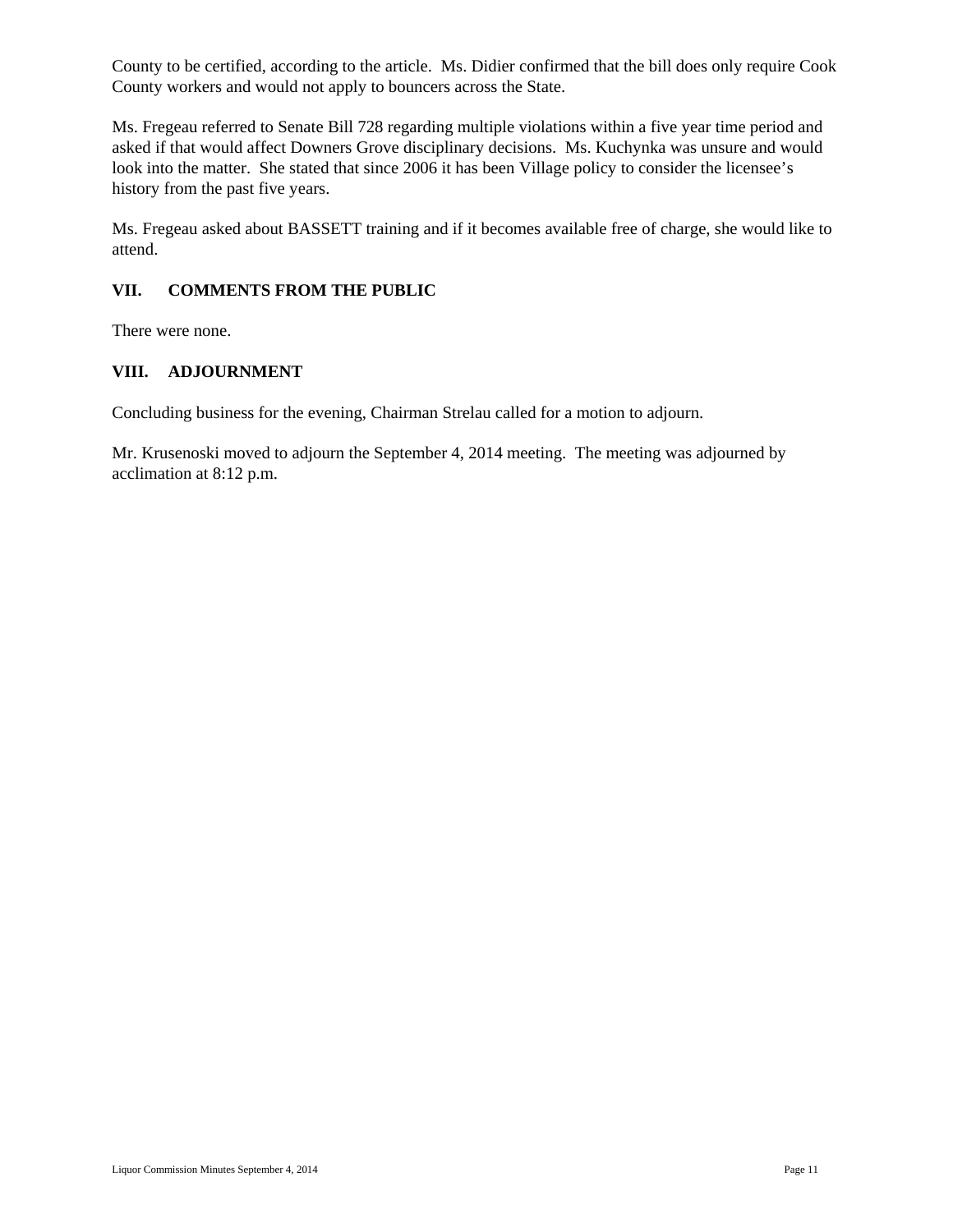## **VILLAGE OF DOWNERS GROVE ZONING BOARD OF APPEALS SEPTEMBER 24, 2014 MINUTES**

### **Call to Order**

Chairman White called the meeting to order at 7:00 PM.

#### **Roll Call**

**Present: Mr. Domijan, Ms. Earl, Ms. Majauskas, Mr. McCann, Mr. Zaba, Ch. White Absent: Mr. Mosey A quorum was established.** 

| Staff: | <b>Kelley Chrisse, Planner</b>         |
|--------|----------------------------------------|
|        | <b>Stan Popovich, Planning Manager</b> |

**Also Present: GLORIA DEI LUTHERAN CHURCH: Steven Ericson; Dianne and Don Apel; Ronald A. Scharping; Mike Richard; Pastor Rhonda Kral; Tom Kotovsky; Maric and Joanne Roman; Kim Maschoff; Pastor Tim Robertson; Daniel Maschoff; Larry Modine; Jerry Figliulo. MEINEKE CAR CARE: Ed Mosca; Lee Godfrey.** 

### **Minutes of August 27, 2014 meeting**

**Mr. Domijan moved to approve the minutes of the August 27, 2014 meeting as presented. Ms. Earl seconded the Motion.** 

**AYE: Mr. Domijan, Ms. Earl, Mr. McCann, Mr. Zaba, Ch. White NAY: None The Motion passed unanimously.** 

### **Meeting Procedures**

Chairman White explained the function of the Zoning Board of Appeals, and reviewed the procedures to be followed during the public hearing, verifying with Staff that all proper notices have been published with regard to the cases on the Agenda. He called upon anyone intending to speak before the Board on the Agenda items to rise and be sworn in, as the public information portion of the meeting is an evidentiary hearing and comments made during this portion of the meeting are considered testimony. Chairman White explained that members of the Zoning Board of Appeals all have had the opportunity to review the documents for the petition prior to the meeting. In order for a requested variation to be approved there must be a majority of four votes in favor of approval. Chairman White added that the Zoning Board of Appeals has authority to grant petitions without further recommendations being made to the Village Council. He noted that Staff would make its presentation first, followed by comments by the Petitioner. He said that if anyone in the audience wishes to speak either in favor of or in opposition to a petition, they would be able to do so following the Petitioner's presentation. When the public participation portion of the meeting is closed, the Board will deliberate on the information provided and vote to either approve or deny the petition.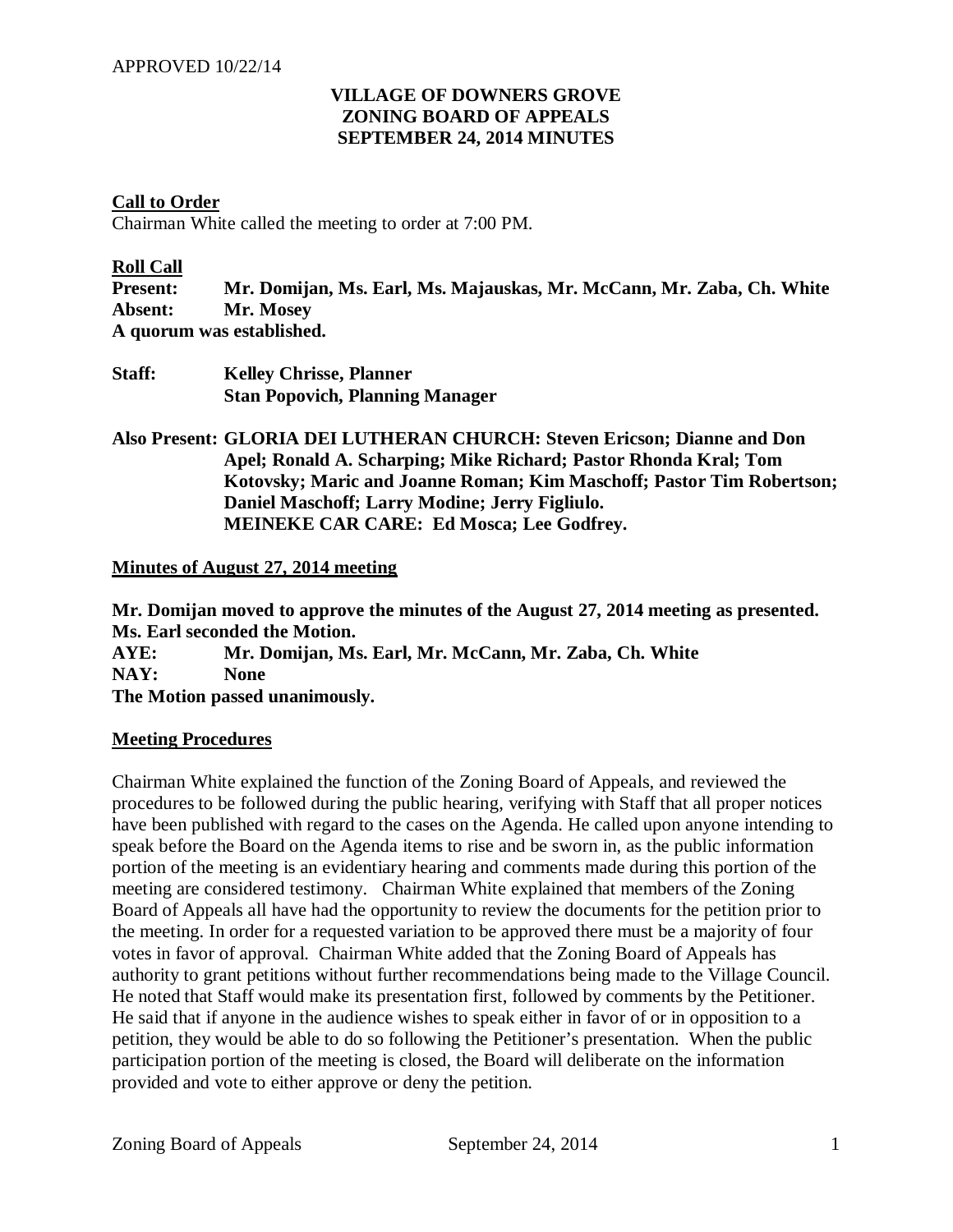**ZBA-17-14:** A petition seeking a sign setback variation to reduce the required monument sign setback from Main Street. The property is currently zoned R-4, Residential Detached House 4. The property is located on the south side of Grant Street, between Main Street and Highland Avenue. This property is commonly known as 4501 Main Street, Downers Grove, IL (PIN 09- 05-315-021); Jerry Figliulo, Petitioner; Gloria Dei Lutheran Church, Owner.

**••••••••••** 

## **Staff's Presentation:**

Ms. Kelley Chrisse, Planner for the Village of Downers Grove, said this petition is for a sign setback variation for property located on the south side of Grant Street between Main Street and Highland Avenue. It is zoned R-4, Residential Detached House 4. The site is currently improved with a church building, surface parking lot and stormwater detention basin. The property received a Special Use in 2007 for expansion of the building, parking area, and installation of a stormwater retention basin. This petition is for a setback variation for the monument sign at the corner of Main and Grant Streets. Ms. Chrisse displayed photographs of the site, including the monument sign in question. She explained the traffic pattern to access the site. As to the sign, it is located on Main Street and is somewhat obstructed by a large evergreen tree. The wall sign measures 14.7 square feet in area and stands 3 feet 4 inches tall, where 20 square feet in area and 6 feet in height is permitted. The Special Use granted to Gloria Dei Church in 2007 did not address the sign or grant any variation for the sign location. The petitioner is requesting a six-foot setback from Main Street where ten feet is required. She noted an existing grade difference of about ten feet from the south property line to Grant Street; however, the relocation of the sign to meet the minimum setback would ensure adequate visibility of northbound traffic from Grant Street.

Ms. Chrisse stated that Staff recommends denial of the requested variation. Staff finds no unique circumstances with the property that warrant granting the variation, as stated in Staff's reasons 1- 5 on pages 2-3 of Staff's report dated September 24, 2014, (ZBA-17-14, 4501 Main Street). She indicated that the petitioner also has the option of changing its wall sign to increase visibility to the site. With regard to the Standards for Approval per Section 28.12.090 of the Municipal Code, Ms. Chrisse said that Staff finds these standards are not met, as indicated by its review of those Standards on pages 3-4 of Staff's aforementioned report dated September 24, 2014.

In response to a question from the Board, Ms. Chrisse replied that the petitioner is allowed 20 square feet for each sign. The wall sign is 14.7 square feet, and the monument sign is at 16 square feet. Each sign is allowed 20 square feet.

## **Petitioner's presentation:**

Mr. Jerry Figliulo of 1454 Arrow Wood Lane spoke on behalf of Gloria Dei Church. He said that in 2003 the Church's sign was installed, and in 2005 the Village revised its Sign Ordinance. In 2007 the petitioner applied for a Special Use and was not informed at that time by Staff that their sign was not in compliance. They thought the sign was in compliance. He said that in the Special Use process they did not request any variation and could have done so at that time had they known there was a problem with sign compliance. Mr. Figliulo said that the sign was purposely placed in its present location to push it away from Grant Street. It was allowed to be six feet that that time. They are now asking for one variance at the 6'8" side. He showed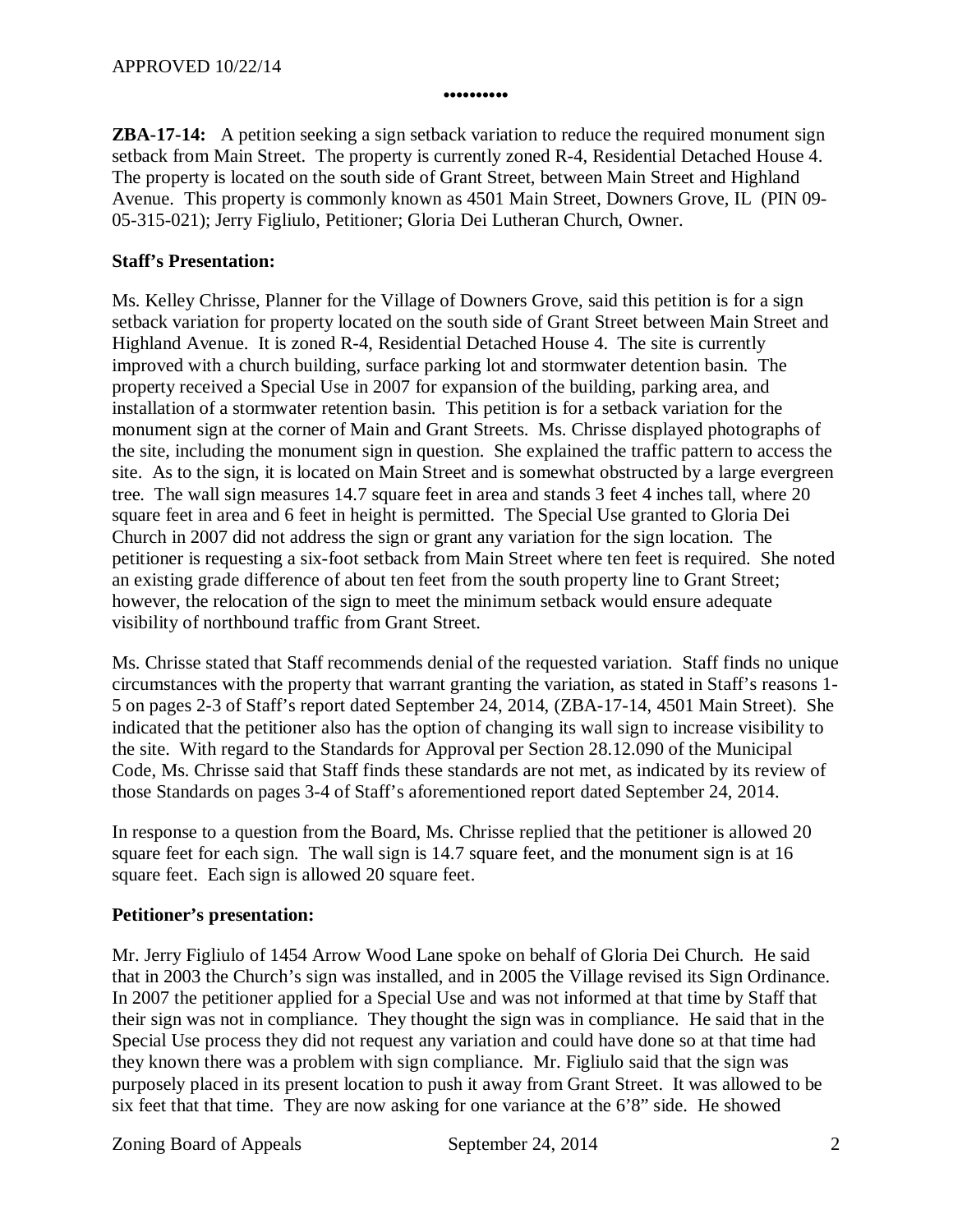photographs of the sign from various points of view, and questioned the stated grade difference of ten feet. He does not believe it is that large of a grade drop. Mr. Figliulo said they are willing to put an address at the bottom of the sign and add additional landscaping if required. The main issue for them is the existing tree, which they refer to as a "legacy tree." No one knows when the tree was planted, but it is believed to have been placed there for a specific purpose. He believes if the evergreen tree is removed, they will hear from members that the tree was placed there as a special request. Mr. Figliulo said that the Village's previous Forester said that they should never trim that evergreen tree. Trees assist with the stormwater issues as well as providing screening to both the Church and the high school across the street. If a ten-foot high sign is installed it will be visible to the adjacent property owner as well and be disruptive to their lives. [A six-foot tall monument sign is permitted per Section 28.9.070.D of the Municipal Code.] With respect to the wall sign, it was installed when the original Church was built and is cut stone. They have been asked to use reflective paint on the wall sign, although when that sign was installed the mason told them that they should never paint stone or brick. Changing that sign would also require heavy illumination, and would probably require a sign box to make the sign visible and pop for oncoming traffic. Mr. Figliulo said with regard to safety, the present signage allows clear visibility. This is a heavy pedestrian-use area because of the high school across the street, and safety is an issue. He noted that there is a County-installed traffic box, which impacts the safety of the students from oncoming traffic. He showed the location of other traffic boxes, which were pushed back further for safety issues than the traffic box that is located at the location of Gloria Dei Church and North High School.

At this time Chairman White asked Staff whether the Village intends for all of its signs to become Code compliant, and Mr. Popovich responded that the Village will be moving to have all signs be compliant.

Mr. Figliulo continued reviewing the various traffic boxes located along Main Street and Ogden Avenue. He said if safety is a reason for requiring them to move their sign, he asked about all the other signs that are affecting the safety of pedestrian traffic. He questions that safety is the primary issue for replacing their sign.

Mr. Zaba noted that the petitioner said in its application that it would be difficult to move the sign due to tubular steel beams and the deep concrete foundation. They also mentioned that they would have been able to move the sign in 2007 when they requested the Special Use. Mr. Figliulo replied that it was a different situation, and they would have been able to budget for those changes in 2007, had they known there was a problem with compliance at that time. He said the sign has a 3'4" deep foundation, and the tubular steel goes down into the concrete.

Ms. Majauskas said that everything she hears is that the sign is in a bad location; whereas the County box is a visibility problem, etc. She thinks it would be easier to move the sign to the south. Mr. Figliulo said that the Village owns the Grant Street right-of-way and could have prevented the traffic box from being placed there. Ms. Majauskas said she thought it would just be easier to move the sign to the south. She said she has heard many excuses as to why this cannot be changed.

Ms. Earl asked if the Village is telling them where to relocate the sign, or simply that it has to be relocated. Ms. Chrisse said that the Village is saying that it has to be relocated and has provided some options for the petitioner to consider. Ms. Earl asked Mr. Figliulo what the species of tree was, and Mr. Figliulo replied it is a blue spruce. Ms. Earl said that blue spruce trees have a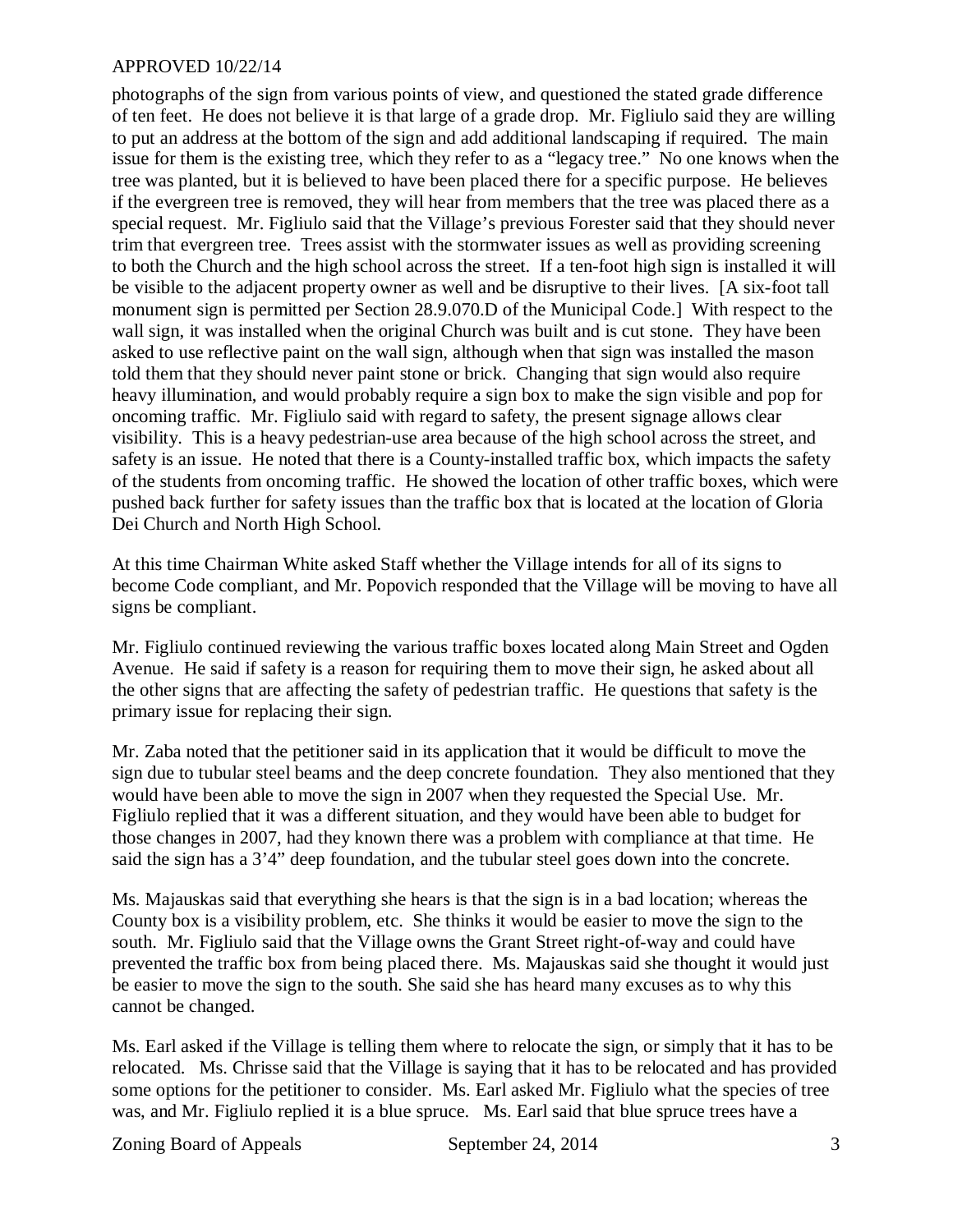limited life span of 25-30 years, and she would be shocked if that tree is there ten years from now. She said it appears that they have moved a majority of Church activities to the rear of the building where the driveway access is, etc. She said the location of the sign right now is not all that visible. Mr. Figliulo said that businesses want their signs on major roads, and if they move the sign to Highland it will be in a residential area and will lack visibility to the primary traffic area.

There being no further questions from the Board, Chairman White called for anyone who wished to speak either in favor of or in opposition to the petition.

Mr. Dan Gilbert of 3549 Saratoga said he was present in behalf of his brother Mike who was unable to attend. He then referred to one of the phrases mentioned by a Board member as "economics aside." He noted that economics is an important point to the Church as the cost to move that sign would be \$12,000, at no gain for the Church, either in aesthetics or visibility. Ms. Majauskas replied she was not attempting to negate the economics of the issue, but simply wanted to stress that sign was in a bad location.

Mr. Gilbert then continued, commenting that he would be reading a letter from his brother Mike Gilbert, who was providing his opinion in favor of the petition. The following is a synopsis of the letter from Mr. Mike Gilbert:

*Mr. Mike Gilbert said he lives within two blocks of the Church and the intersection, and the sign was designed to not bring visibility conflicts. He referred to a Staff wording in point 4 in its Findings of Fact of "a mere inconvenience." Mr. Gilbert said if this were a "mere inconvenience" then the Church would not have pursued the variation at all. It is the cost of the relocation of an otherwise safe and respectful sign that is at the heart of this request. He finds it offensive and disrespectful to suggest that Gloria Dei is simply inconvenienced by this. The funds generated by the members of the Church are used for an extensive community outreach, including PADS, youth outreach, food pantry, care to the elderly, etc. The fact is that the unnecessary use of funds is far more at the root of this petition. By forcing the movement of this sign which by almost all standards meets the intent of this Ordinance as it is written, the Church will have \$12,000 or more less funds to provide services to the community. Gloria Dei has been and remains a fine and cooperative citizen in this regard and over the years has complied with every request regarding building and zoning be it the driveway, or putting in a retention pond that was suggested by the Village and not required.* [Detention was required as part of the Special Use due to the large increase in impervious area.] *Gloria Dei has been an institution in this town for 60 years. Mr. Gilbert then referred to Item 8 of the Findings of Fact saying that Mr. Popovich opines that in essence the granting of this sign would provide a precedent for other variance requests, and granting this request would encourage variations for other institutional properties for which no physical hardship or practical difficulties exist. Mr. Popovich's statement leads one to believe that only the Staff of the Village is capable of opining on hardships and practical difficulty. It is the essence of this Board that is attacked by this statement. It is part of the political process to a provide variance process and this Board's responsibility to field requests for variances to the Village Ordinances. Mr. Gilbert stated that as a citizen and former Commissioner he welcomes all those who wish to question the ordinances of the Village in proper form, and he is disappointed that Staff feels encouragement of this process should be avoided. Mr. Gilbert then addressed the question of precedent as it might apply to this hearing.*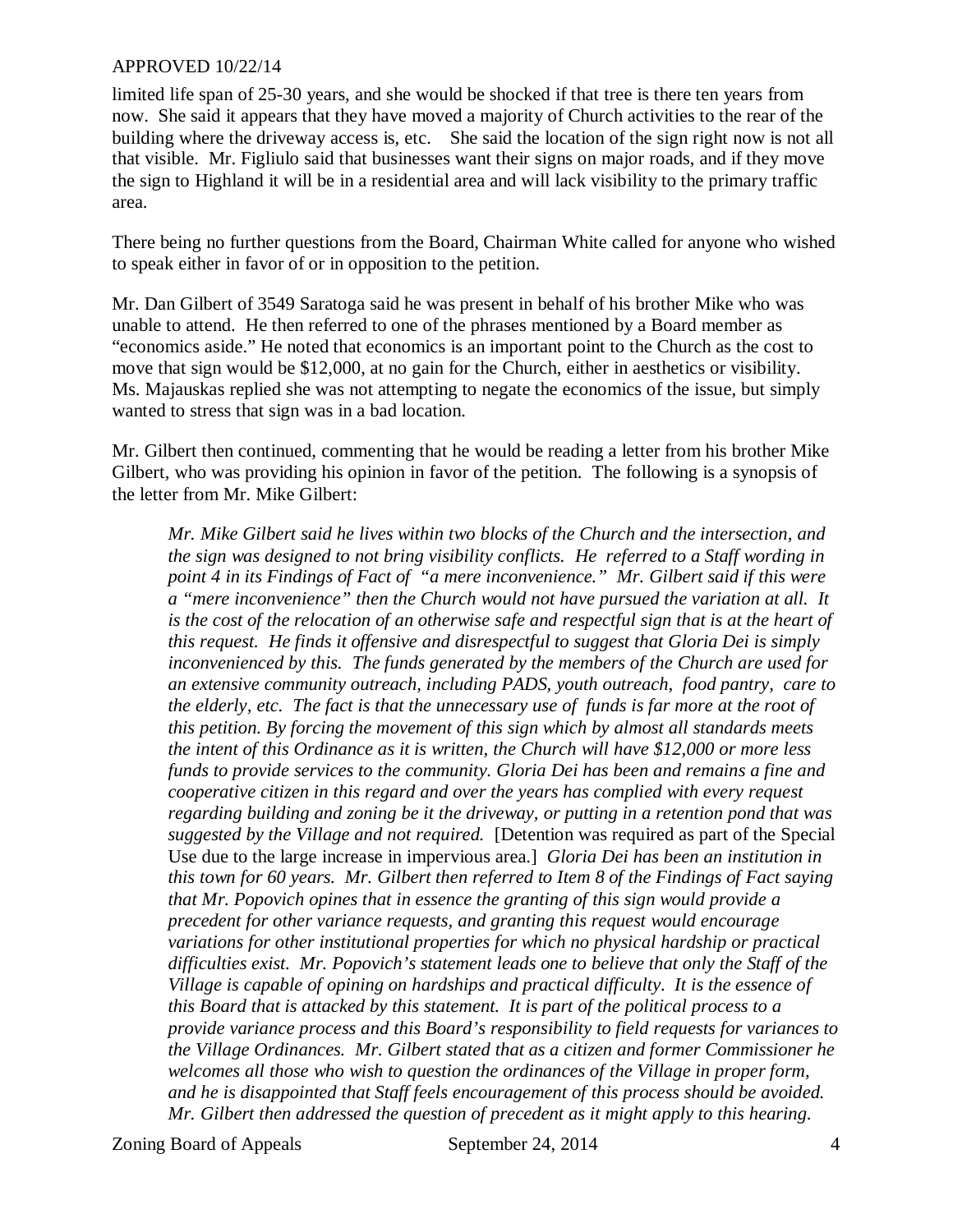*Precedent is not set by a specific variation. It is set by a just and reasonable review of each variation request, not the request or allowance itself. There is hardly a precedent in this Village as well there should be that allows variances upon specified and detailed review by our appointed Zoning Board of Appeals. There are many reasonable reasons to allow this variance should the Board agree with the actual facts and the opinions of those speaking tonight. He would hope that the precedent is not a basis for this or any decision the Board makes. Signed respectfully, Michael Gilbert.*

Larry Modine of 4920 Lee Avenue, has been a resident for more than 40 years. He noted that most of the points he intended to address were covered by Mr. Michael Gilbert's letter; however, he wanted to address the suggestion made by Staff that they paint the architectural sign in front of the building. That would be like putting graffiti on an architectural plan. It was not the intent to put pigment on that sign, and he thinks that it is ridiculous to suggest that they do that.

Steven Ericson of 1424 Ridgewood Circle has lived in the Village since 1957. He said one of the photographs showing Grant Street was incorrectly marked. There is also no turn on red from Grant to Main Street, which was not pointed out. He was surprised that they didn't mention any possible hardship, because there is a cost involved in removing this sign and building a new one. Staff should be cognizant of that and should place the cost in the report whenever they prepare their report. Because the sign is at the front corner of the Church, for people coming for the first time that sign is more likely to be seen rather than a sign 80 feet south on Main Street even if it is bigger.

Dianne Apel of 800 Claremont Drive, said she disagrees with what has been said. It sounds quite ridiculous to make such a big issue over something that is not necessary. She feels the expense of this is not necessary. The Church has tried to abide by all of the Village's Codes and this is something that, to her, is an expense that is being used not for the good of the people in the Village and DuPage County. It is money being thrown out into the garbage.

Mr. Dan Maschoff of 5614 Hillcrest Road thanked people for acknowledging the economic issue of this request. He said that last week at a meeting with the Foundational Council they discussed the additional support provided to PADS. Last Monday Night and Tuesday they supported the  $20<sup>th</sup>$  hour shift to keep PADS open. They had to fund several hundred dollars worth of food for breakfasts and dinners, as well as the cost for volunteers and staffing. They are already running at a zero base level. If they are talking about \$12,000 for the cost of a sign, that will effect PADS. Secondly, he asked about other variances received by institutions for similar requests. He asked Staff if they were aware of any. Ms. Majauskas said that most have been denied. Mr. McCann said there is discussion that part of the procedure should be to discuss other variations made under similar or dissimilar circumstances. Mr. Maschoff replied he was aware of another that was granted, and if it was under similar circumstances they look for commensurate treatment.

Mr. Figliulo commented that Staff mentioned the [Ogden Avenue] Master Plan. The [Ogden Avenue] Master Plan showed no signs, greater setbacks, less landscaping, etc. The sign that is installed met the spirit of the [Ogden Avenue] Master Plan established by the Lakota Group and the Sign Ordinance. If the Church has weddings, baptisms, etc., many of the attendees may be from out of town. He asked if people would be able to see a sign placed further back. He noted they also host choir and band concerts for the High School with people coming in from out of town to see the performances. Newcomers will not be able to see the sign in the proposed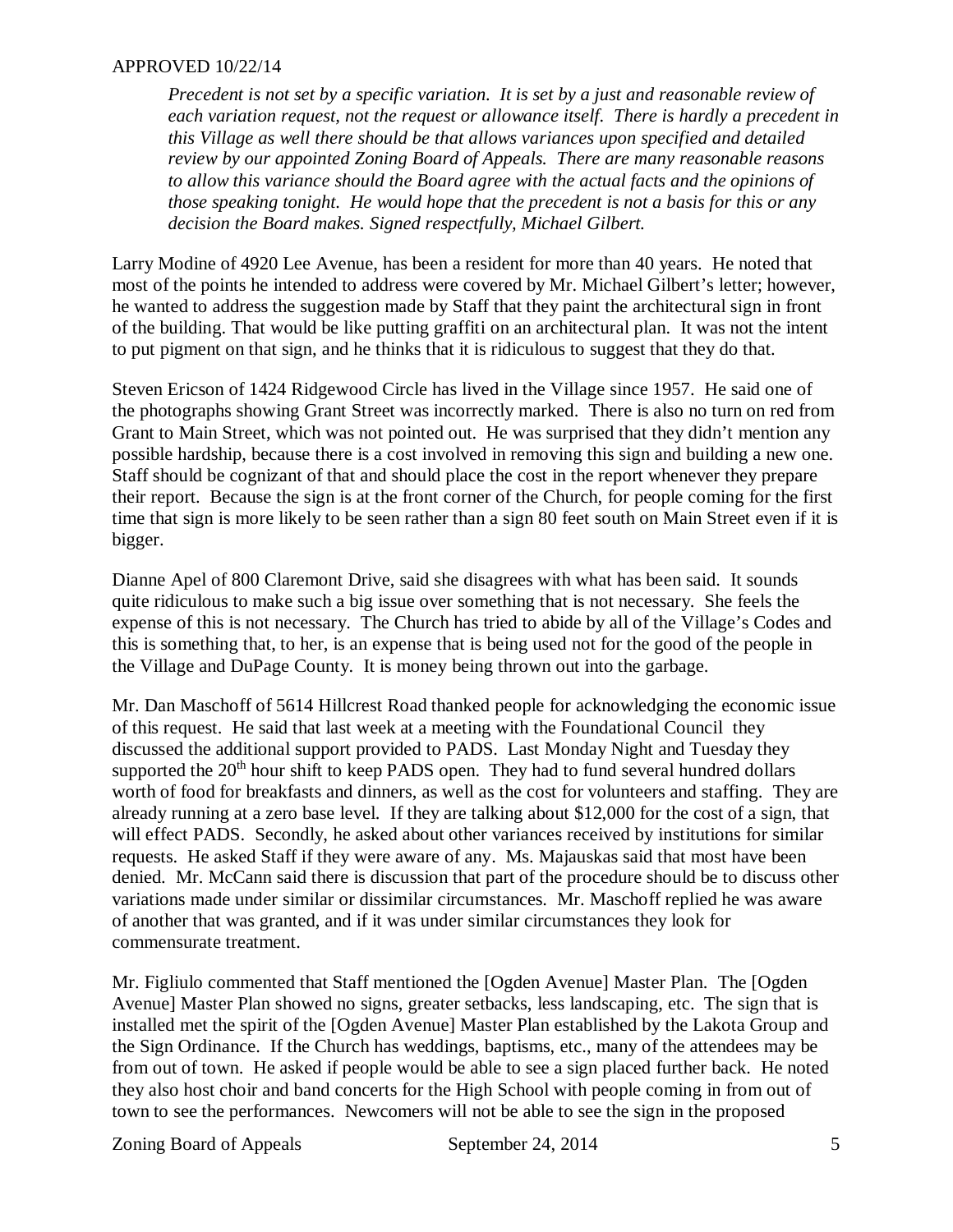location, and traffic will have to turn around and double back to the Church location. He mentioned that the other variance that was mentioned was for a sign that should have had a 17 foot setback rather than its 6-7' setback. That setback could have been complied with and yet that variation request was granted.

Chairman White asked whether it is the burden of the expense that is their primary objection. Mr. Figliulo said that is partially it, but also they are asking whether they want to move the sign clear back to where Staff has suggested. Chairman White said they could also move it completely to the east and north. He said that this Board did not write the Sign Ordinance and it is not within their purview to make changes to that Ordinance. This is not a situation for a "trade." He said the way the Zoning Code is written, this Board does not have that power. The Village Council could have taken these expenses into account when they wrote the Ordinance. He wants it understood that the Board's role and function is surprisingly limited and it is not their authority to change the Ordinance. Mr. Figliulo replied that visibility is also a question. Chairman White responded they as a Board are not allowed to make the trade. Mr. Figliulo said that the Board did make that trade. He also said he was disappointed during the Special Use process when they were not alerted to the fact that they were non-compliant.

Mr. McCann asked about the variation Mr. Figliulo said was granted, and Mr. Figliulo said it was St. Mary's church, because of the stormwater tank. St. Mary's was in 60% compliance, while Gloria Dei is at 83% compliance.

Mr. Domijan then asked whether preliminary discussions with an architectural engineering firm provided that estimate of \$12,000. Mr. Figliulo said this is what he did for a living and knows what the costs involved in sign replacement would be.

There being no further comments or discussion, Chairman White closed the opportunity for further public comment.

## **Board's Deliberation:**

Mr. Zaba said he agreed with a lot of what Mr. Figliulo said regarding visibility and safety issues, and some of the traffic boxes may pose a greater safety risk. The Board's job is not to justify or grant variances based on other situations that run against the Code. The Board's job is to apply the standards that they are given by the Code to a specific request. He understands and sympathizes with the cost factor, but if they judged it solely on cost they would grant 90% of the variation requests. He is, however, unsure that there is enough to demonstrate that there are unique circumstances or hardships that would justify granting the request.

Ms. Majauskas said that the case that comes more closely to mind is the Seventh Day Adventist case that came in with the same issue of economics and didn't want to move an old sign. The Board denied that one as well.

Chairman White said he was also thinking about the St. Mary's case, even before it was specifically mentioned, and he read through the minutes of that meeting. The sign was on a detention basin but that actually brought them into expense very quickly. For an additional amount of money they could build a sign that would work at some expense.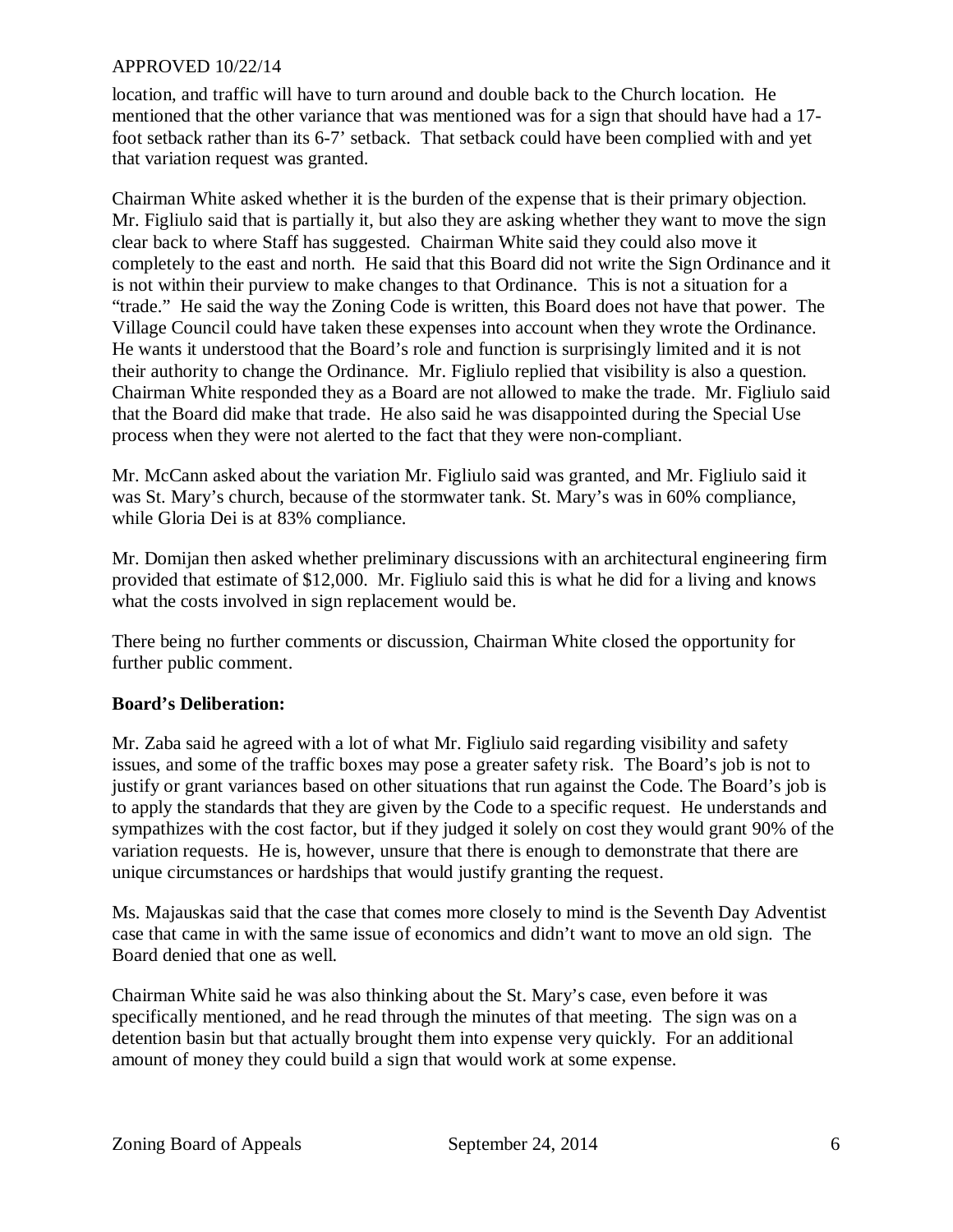Ms. Earl said the difference there was that they were informed by Staff that the Village sent out an engineer who said that the potential removal of the sign could cause a problem with the detention basin. The actual sign removal would have caused a problem.

Mr. Popovich corrected Ms. Earl's statement saying that the Village did not provide the engineer. The Petitioner hired the engineer.

Mr. McCann commented that he could understand some of the complaints as the sign works well doesn't bother anyone, so why incur the expense? The Board is not there to tell them what they should or should not do with regard to the architectural sign on the building. He understands that it is a lot of money, however, the problem is that these are the arguments that everyone seeking a variation makes. It's a type of circumstance that is unique and it may not be fair. He looks at this and says it is a perfectly good sign, why go through the expense of it? Someone could say because we have the Ordinance that was created by elected officials. The reality is that there are 2,500 businesses in the Village that have to comply. Variations have been granted where signs can't be moved to where they should be moved. For the most part the Village has been very strict. He appreciates Mr. Figliulo's argument regarding St. Mary's sign, but as a practical matter if it had been moved where it was supposed to be it would have caused damage to their storm basin. In this case for Gloria Dei, the sign can be moved. He's struggling with the fact that it's a perfectly good sign; however, that's the dynamic that businesses have to go through for compliance. He is listening for a point where he can draw a line between the request and the letter of the Ordinance.

Chairman White said that with regard to the Seventh Day Adventist sign, he thought the Ordinance was changed. Mr. Domijan and Ms. Majauskas said it was regarding the Day Care sign and they had to move the sign.

Ms. Earl said that the list of Standards doesn't talk about financial hardship. One person's financial threshold is different from another person's, and that is taken out of the discussion. She did not think that Gloria Dei met any of the Standards.

Mr. Domijan said it is difficult to find a unique component here. It is a good sign that causes no problems, but as stated the Ordinance was written and approved by the Council, and the Board has to work within those parameters.

Chairman White believes that this Board has approved variations over the years where they may have been inadvertently swayed by cost. By strict zoning standards, expense is utterly irrelevant. He questions whether the Board was swayed by cost for the St. Mary's petition last month. He is inclined to vote "yes" in this petition.

## **Ms. Earl moved that in case ZBA-17-14, 4501 Main Street, the Zoning Board of Appeals deny the petition as requested. Ms. Majauskas seconded the Motion.**

**AYES: Ms. Earl, Ms. Majauskas, Mr. Domijan, Mr. McCann, Mr. Zaba** 

**NAYS: Ch. White**

**The Motion to deny carries 5:1.**

#### **••••••••••**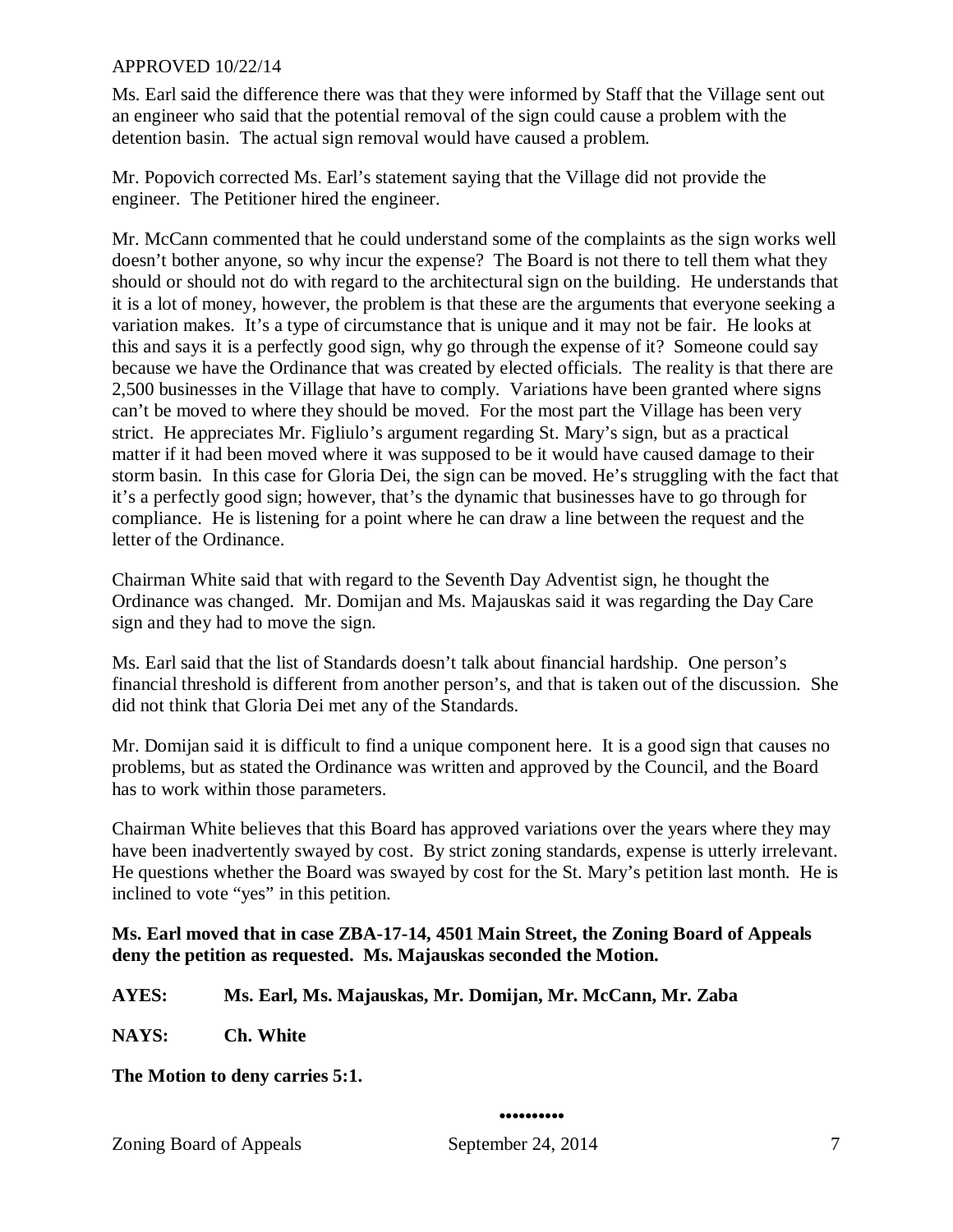Following a brief recess, Chairman White reconvened the meeting at 8:25 PM.

**ZBA-18-14 –** A petition seeking a sign setback variation to reduce the required monument sign setback from the interior property line. The property is currently zoned B-3 General Services and Highway Business. The property is located on the south side of Ogden Avenue, approximately 180 feet west of Elm Street. This property is commonly known as 815 Ogden Avenue, Downers Grove, IL (PIN 09-05-311-008); Meineke Car Care, Petitioner; Finch & Zeimer Family Revocable Trust, Owner.

## **Staff's Presentation:**

Ms. Kelley Chrisse, Planner for the Village of Downers Grove, stated that the petitioner is seeking a sign setback variation to install a monument sign five feet from the west property line where 25 feet is required per Section 9.050.B.1.b of the Zoning Ordinance. The property in question is located on the south side of Ogden Avenue approximately 180 feet west of Elm Street, and is zoned B-3. She said the lot in question is 50' wide, with some surrounding lots much wider. The petitioner has already removed a non-compliant pole sign from the site. They will keep the existing box wall sign and awning sign, and will remove the ribbon sign to keep them in compliance with their total allowable signage. Due to the width of the property, the requirement for the side yard setback of 25 feet is not possible. Ms. Chrisse noted that the building setbacks for adjacent properties are in the vicinity of 30'- 43' feet back, while the Meineke building is set back 97'. She noted that last year the Council approved a Special Use to expand this auto repair business and made some site improvements. The front yard setback for the sign will be 10', which meets requirements, with a 5' side yard setback that requires a variation.

Ms. Chrisse said that Staff recommends approval of this requested sign variation as stated on page 2 of Staff's report (ZBA-18-14, 814 Ogden Avenue), dated September 24, 2014. Staff finds that the Standards for Approval have been met as noted in aforementioned report.

Mr. McCann asked about the building side yard setback, and Mr. Popovich said that there is not a side yard setback for businesses in a B-3 district as long as it is adjacent to other B-3 districts.

Ms. Majauskas asked if they could have a sign without a variation, and Ms. Chrisse said they could not.

In response to Mr. Domijan, Ms. Chrisse said the previous pole sign was in the parking lot and was removed to meet the requirements of the changed Sign Ordinance.

# **Petitioner's Presentation:**

Mr. Ed Mosca of 815 Ogden Avenue, Downers Grove, said that the shop was built in 1982 and was a small muffler shop. Now they do all types of automotive repairs. When the Sign Ordinance came out he complied and took the pole sign down. When his regular customers could not find them, they decided they needed to have a monument sign, particularly with the amount of automotive competition they have to deal with.

There being no questions, Chairman White called for anyone who wished to speak ether in favor of or in opposition to the petition. There being none, he closed the public portion of the meeting.